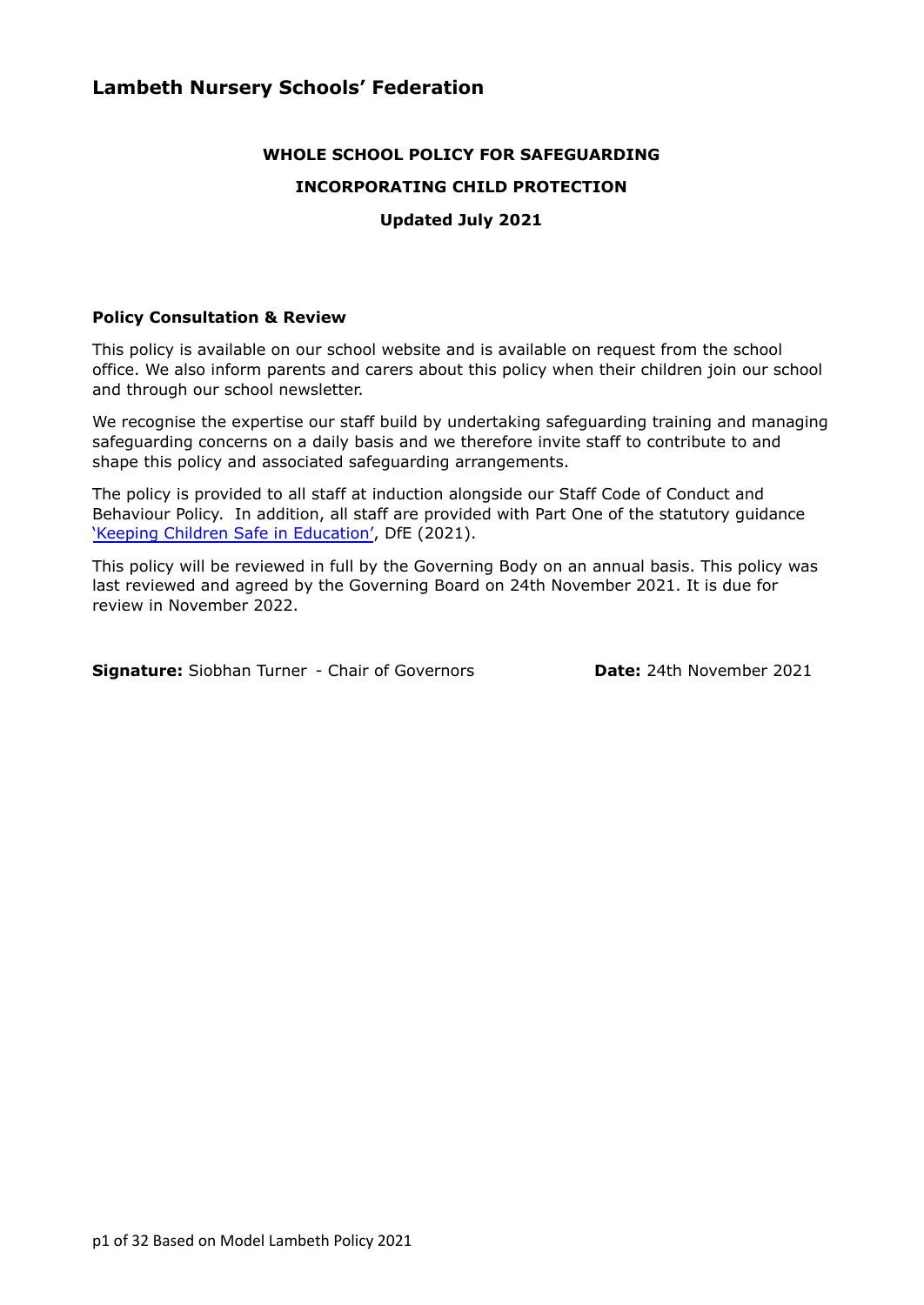#### **CONTENTS**

- **1. Purpose & Aims**
- **2. Ethos**
- **3. Roles & Responsibilities**
- **4. Training & Induction**
- **5. Procedures for Managing Concerns**
- **6. Specific Safeguarding Issues**
	- **6.1. Contextual safeguarding**
	- **6.2. Looked after and previously looked after children**
	- **6.3. Child sexual exploitation, child criminal exploitation**
	- **6.10 So-called 'honour based' violence FGM and forced marriage**
	- **6.13 Preventing radicalisation and extremism**
	- **6.14 Peer on peer abuse**
	- **6.21 Modern slavery**
	- **6.22 Safeguarding responses to children who go**
	- **6.24 Mental health**
	- **6.27 Online safety**
	- **6.31 Cybercrime**
	- **6.33 Children with special educational needs and disabilities or physical health issues**
	- **6.34 Private fostering**
- **7. Records and Information Sharing**
- **8. Physical Intervention/Positive Handling/Reasonable Force**
- **9. Changing Children who have Wet Clothes Through Water Play**
- **10. Intimate Care**
- **11. Working with Parents and Carers**
- **12. Child Protection Conferences**
- **13. Safer Recruitment**
- **14. Safer Working Practice**
- **15. Managing Allegations against Staff and Volunteers etc.**
- **16. Use of premises for non-school activities**
- **17. Other relevant policies**
- **18. Statutory Framework**
- **Appendices A. Recording form for reporting concerns**
	- **B. Responding to Disclosures of Abuse**
	- **C. Types of Abuse and their Symptoms**
	- **D. Local Safeguarding Procedures AND Concerns about Staff**
	- **E. Covid 19**
	- **F. LA introduction to this policy and table of changes to the statutory guidance**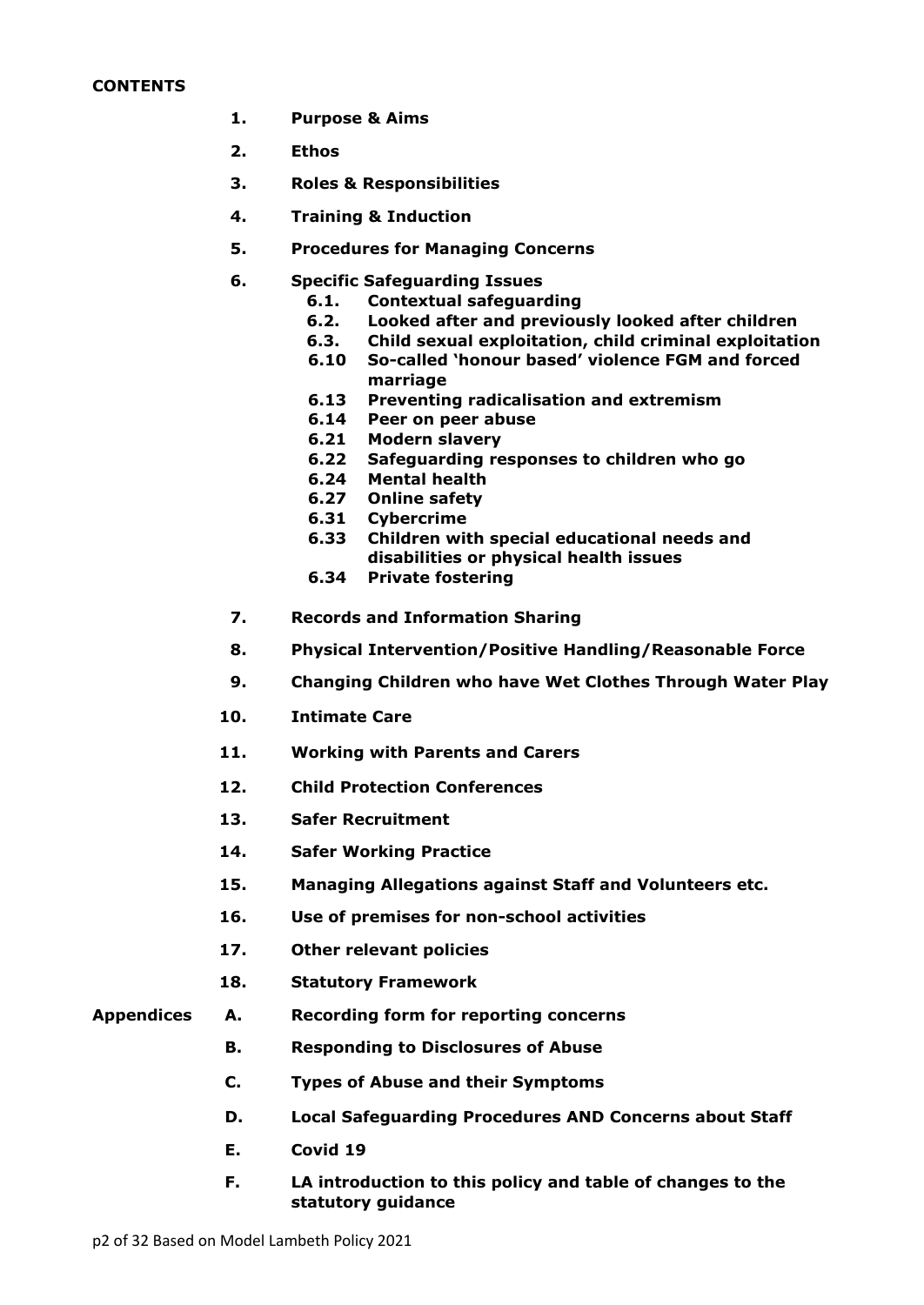# **1. PURPOSE & AIMS**

1.1 The purpose of the Lambeth Nursery Schools' safeguarding policy is to ensure every child who is a registered pupil at our school is safe and protected from harm. This means we will always work to:

- Protect children and young people at our school from maltreatment;
- Prevent impairment of our children's and young people's mental and physical health or development;
- Ensure that children and young people at our school grow up in circumstances consistent with the provision of safe and effective care;
- Undertake that role so as to enable children and young people at our school to have the best outcomes.

1.2 This policy will give clear direction to all staff including supply staff, volunteers, visitors and parents about expected behaviour and our legal responsibility to safeguard and promote the welfare of all children at our school.

1.3 Our school fully recognises the contribution it can make to protect children from harm and supporting and promoting the welfare of all children who are registered children at our school. The elements of our policy are prevention, protection and support.

1.4 We recognise that our safeguarding responsibilities are clearly linked to our responsibilities for ensuring that appropriate safeguarding responses are in place for children who are absent from school or who go missing from education, particularly on repeat occasions. Key Persons will regularly liaise with the Deputy Designated Safeguarding Lead to discuss all persistently absent children and those who go missing to identify the risk of abuse and neglect including sexual abuse or exploitation and to ensure that appropriate safeguarding responses have been put in place to reduce the risk of future harm.

1.5 This policy applies to all children, staff, parents, governors, volunteers and visitors.

# **2. ETHOS**

2.1 The child's welfare is of paramount importance. Our school will establish and maintain an ethos where children feel secure, are encouraged to talk, are listened to and are safe. Children at our school will be able to talk freely to any member of staff at our school if they are worried or concerned about something. All staff will reassure victims that they are being taken seriously and that they will be supported and kept safe. Victims will never be given the impression that they are creating a problem by reporting abuse, sexual violence or sexual harassment.

2.2 Everyone who comes into contact with children and their families has a role to play in safeguarding children. We recognise that staff at our school play a particularly important role as they are in a position to identify concerns early and provide help for children to prevent concerns from escalating. **All staff are advised to maintain an attitude of '***it could happen here***' where safeguarding is concerned.** When concerned about the welfare of a child, staff members must always act in the **best interests** of the child.

2.3 We will ensure that safeguarding and child protection is at the forefront of our practice and underpin all relevant aspects of process and policy development. We will operate with the best interests of the child in mind.

2.4 Where there is a safeguarding concern, the child's wishes and feelings are taken into account when determining what action to take and what services to provide whilst following our duty to follow the procedures outlined in this policy. The systems we have in place are well promoted, easily understood and easily accessible for children to confidently report abuse, knowing their concerns will be treated seriously, and knowing they can safely express their views and give feedback.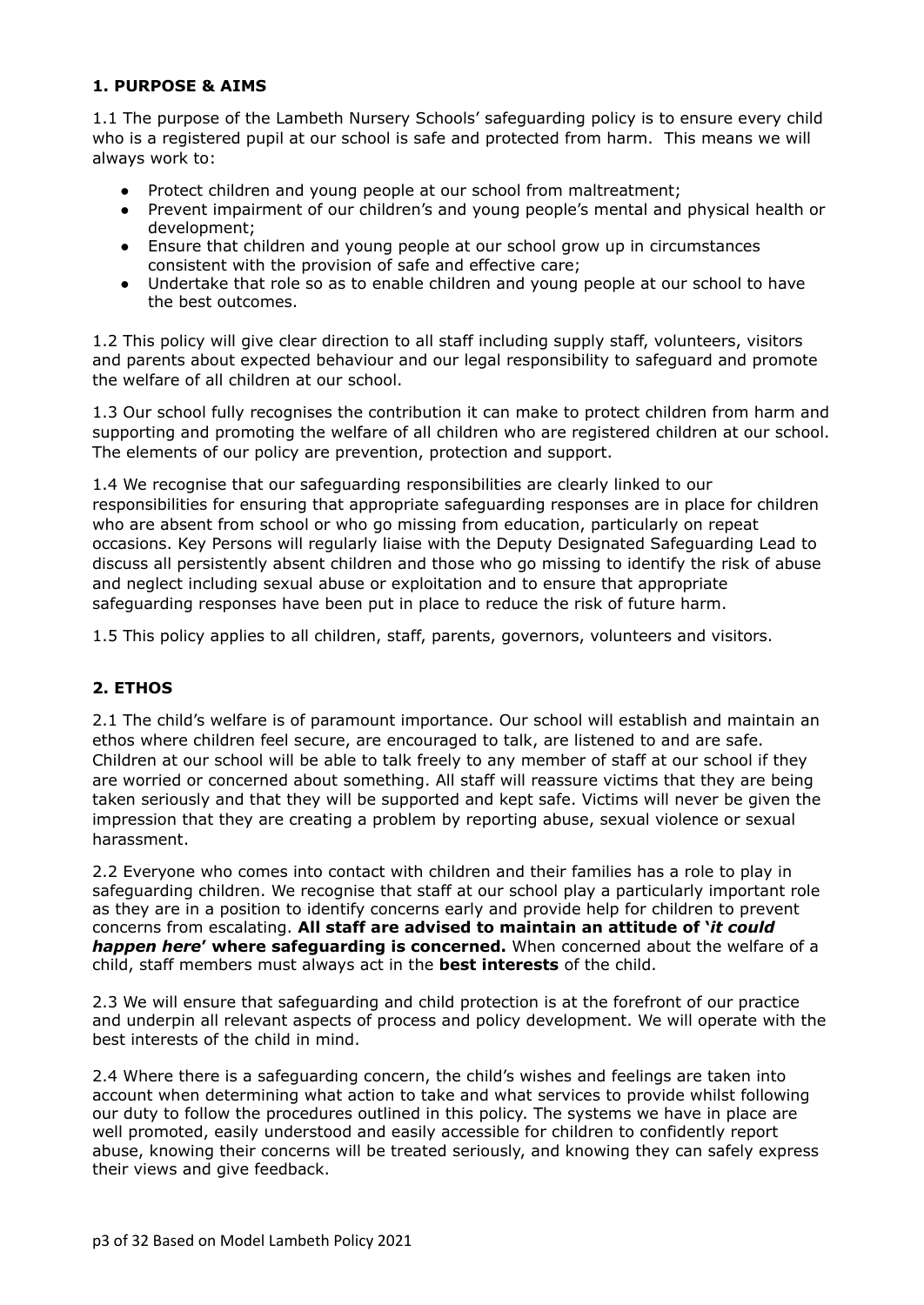2.5 All staff and regular visitors will, through training and induction, know how to recognise indicators of concern, how to respond to a disclosure from a child and how to record and report this information. We will not make promises to any child and we will not keep secrets. Every child will know what the adult will have to do with any information they have chosen to disclose.

2.6 Throughout our broad and balanced curriculum, we will provide activities and opportunities for children to develop the knowledge, values and skills they need to identify risks, including knowing when and how to ask for help for themselves and others to stay safe (this includes online). The Personal, Social and Emotional Development EYFS Area of Learning will cover relevant topics in an age and stage appropriate way, through a planned, developmental curriculum enabling children to learn about their rights and responsibilities to behave and stay safe in a variety of contexts. This will provide further reinforcement to help children identify risks, know when to seek support and develop the skills to ask for help from trustworthy, reliable sources. Further information can be found in the DfE guidance ['Teaching](https://eur02.safelinks.protection.outlook.com/?url=https%3A%2F%2Fwww.gov.uk%2Fgovernment%2Fpublications%2Fteaching-online-safety-in-schools&data=04%7C01%7Clucy.canning%40norfolk.gov.uk%7C11813432630640e7421e08d946fee158%7C1419177e57e04f0faff0fd61b549d10e%7C0%7C0%7C637618882774063772%7CUnknown%7CTWFpbGZsb3d8eyJWIjoiMC4wLjAwMDAiLCJQIjoiV2luMzIiLCJBTiI6Ik1haWwiLCJXVCI6Mn0%3D%7C1000&sdata=a2veyRcU68QpbVQnKd2mEYenXhUqX%2FvR6LhxjVtRjRw%3D&reserved=0) online safety in [school.'](https://eur02.safelinks.protection.outlook.com/?url=https%3A%2F%2Fwww.gov.uk%2Fgovernment%2Fpublications%2Fteaching-online-safety-in-schools&data=04%7C01%7Clucy.canning%40norfolk.gov.uk%7C11813432630640e7421e08d946fee158%7C1419177e57e04f0faff0fd61b549d10e%7C0%7C0%7C637618882774063772%7CUnknown%7CTWFpbGZsb3d8eyJWIjoiMC4wLjAwMDAiLCJQIjoiV2luMzIiLCJBTiI6Ik1haWwiLCJXVCI6Mn0%3D%7C1000&sdata=a2veyRcU68QpbVQnKd2mEYenXhUqX%2FvR6LhxjVtRjRw%3D&reserved=0) and 'Relationships Education, Relationships and Sex Education and Health Education.' Information will be shared with parents about children keeping themselves safe, including online safety, through newsletters, text messages, one-to-one meetings.

2.7 At all times we will work in partnership and endeavour to establish effective working relationships with parents, carers and colleagues from other agencies in line with [Working](https://www.gov.uk/government/publications/working-together-to-safeguard-children--2) Together to [Safeguard](https://www.gov.uk/government/publications/working-together-to-safeguard-children--2) Children (2018) and the Lambeth [Safeguarding](https://www.lambethsaferchildren.org.uk/) Children Partnership.

2.8 As part of our responsibilities for safeguarding and promoting the welfare of children, we will provide a coordinated offer of early help when additional needs of children are identified. These may include if a child:

- is disabled and has specific additional needs;
- has special educational needs (whether or not they have a statutory education, health and care plan);
- has a mental health need;
- is a young carer;
- is showing signs of being drawn in to anti-social or criminal behaviour, including gang involvement and association with organised crime groups;
- is frequently missing/goes missing from care or from home;
- is at risk of modern slavery, trafficking or exploitation;
- is in a family circumstance presenting challenges for the child, such as substance abuse, adult mental health problems or domestic abuse;
- has returned home to their family from care;
- is showing early signs of abuse and/or neglect;
- is at risk of being radicalised or exploited;
- is at risk of 'honour'-based abuse such as Female Genital Mutilation or Forced Marriage;
- $\bullet$  is a privately fostered child;
- has a family member in prison, or is affected by parental offending;
- is persistently absent from education, including persistent absences for part of the school day.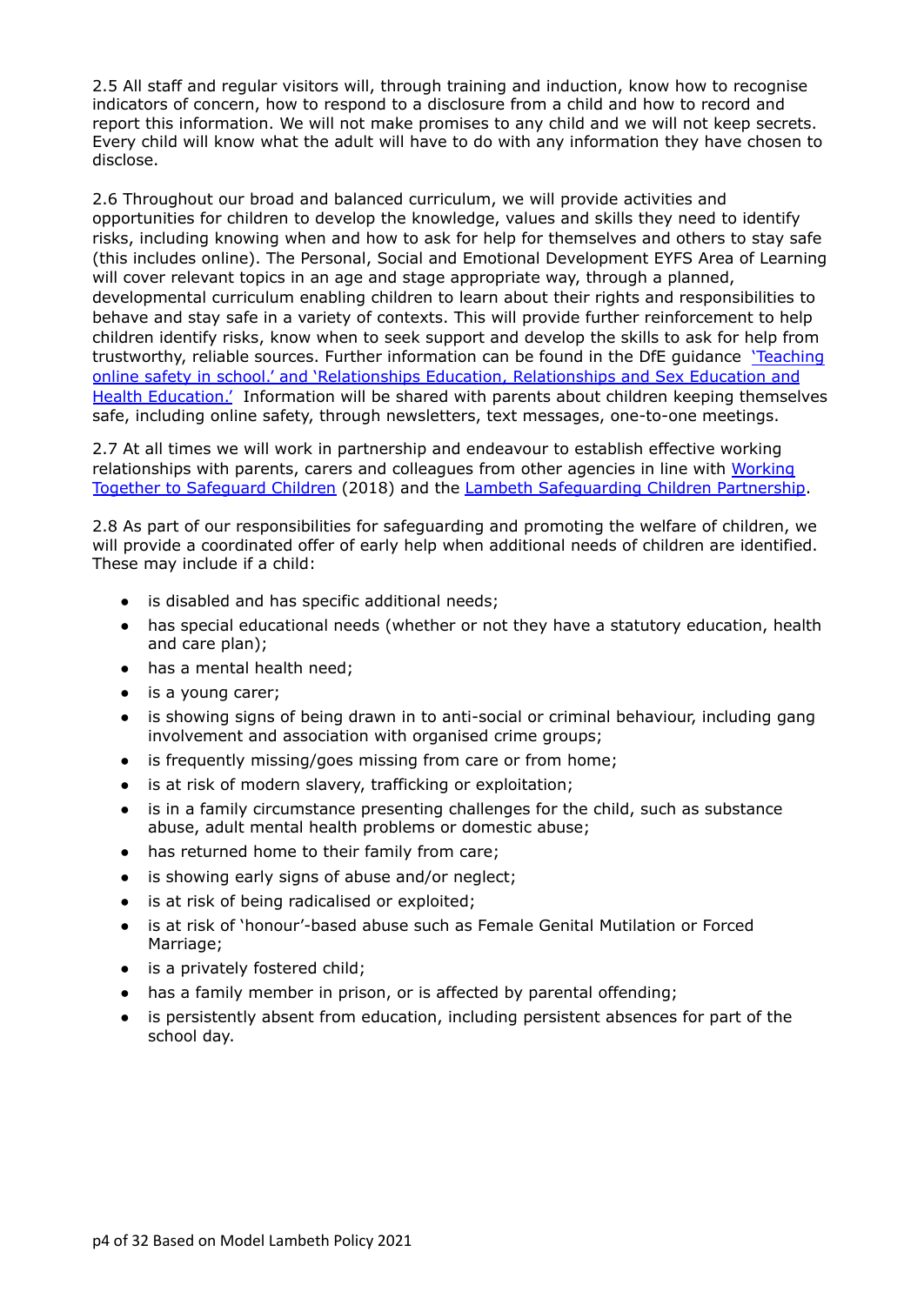#### **3. ROLES AND RESPONSIBILITIES**

#### Local Authority Contacts

# **Lambeth Integrated Referral Hub**: 020 7926 3100

Out of hours: 020 7926 1000

**Local Authority Designated Officer** (LADO): **Andrew Zachariades** Telephone: 0207 926 4579 / 0772 082 8700 Email: *lado@lambeth.gov.uk* 

**Senior Safeguarding Manager** (Early years, Primary schools, High schools and colleges): **Marian Bentil**

Telephone: 07596955299 Email: mbentil@lambeth.gov.uk

**Education Prevent Officer: Lydia Nixon**

Telephone: 0207 926 3668 Email: lnixon@lambeth.gov.uk

**Head of Inclusion,** Education and Learning**: Stuart Boffin** Telephone: 0207 926 0296 Email: sboffin@lambeth.gov.uk

#### **CSE Co-ordinator Children's Services: Claire McDonald**

Telephone: 0207 926 0296 Email: CMcDonald@lambeth.gov.uk

The Senior Designated Safeguarding Lead is **Rachel Hedley - Executive Headteacher.**

**In her absence the Deputy Designated Safeguarding Lead Heads of School are:**

| Tania Fricker - H |
|-------------------|
| Melanie Miah - M  |
| Luke Page - T     |

Melanie Miah - Eth Rob Jenner - Eff

# **The Children's Centre Deputy Designated Safeguarding Leads are:**

| Bettina Wilhelm-Exley | Amanda Halliburton-Crooks |
|-----------------------|---------------------------|
| Julie Reynolds        |                           |

# **Other staff trained at Deputy Designated Safeguarding Leads level are:**

| Holmewood              | <b>Effra</b>         | <b>Children's Centre</b> |
|------------------------|----------------------|--------------------------|
| Alicia Montoya-Puertas | Stella Carefull      | Carean Vernon            |
| Theresa Bing           | Anieta Foley         | Sam Muldoon              |
| Katherine Hewitt       | Andrea Bridgen       | Yvonne Conlon            |
|                        | Ali Bourne           | Anne-Marie Lyseight      |
| <b>Maytree</b>         | Michelle James       | Vanessa Harry            |
| Andrea McKay           | Shelby Vassell-Black |                          |
| Paula O'Connor         |                      |                          |

Hilda McNamara **Ethelred Triangle** Nanda Tiwari Romina Gor

Francine Ekins Emily Patterson Sarah Ros Karimah Manning Claire James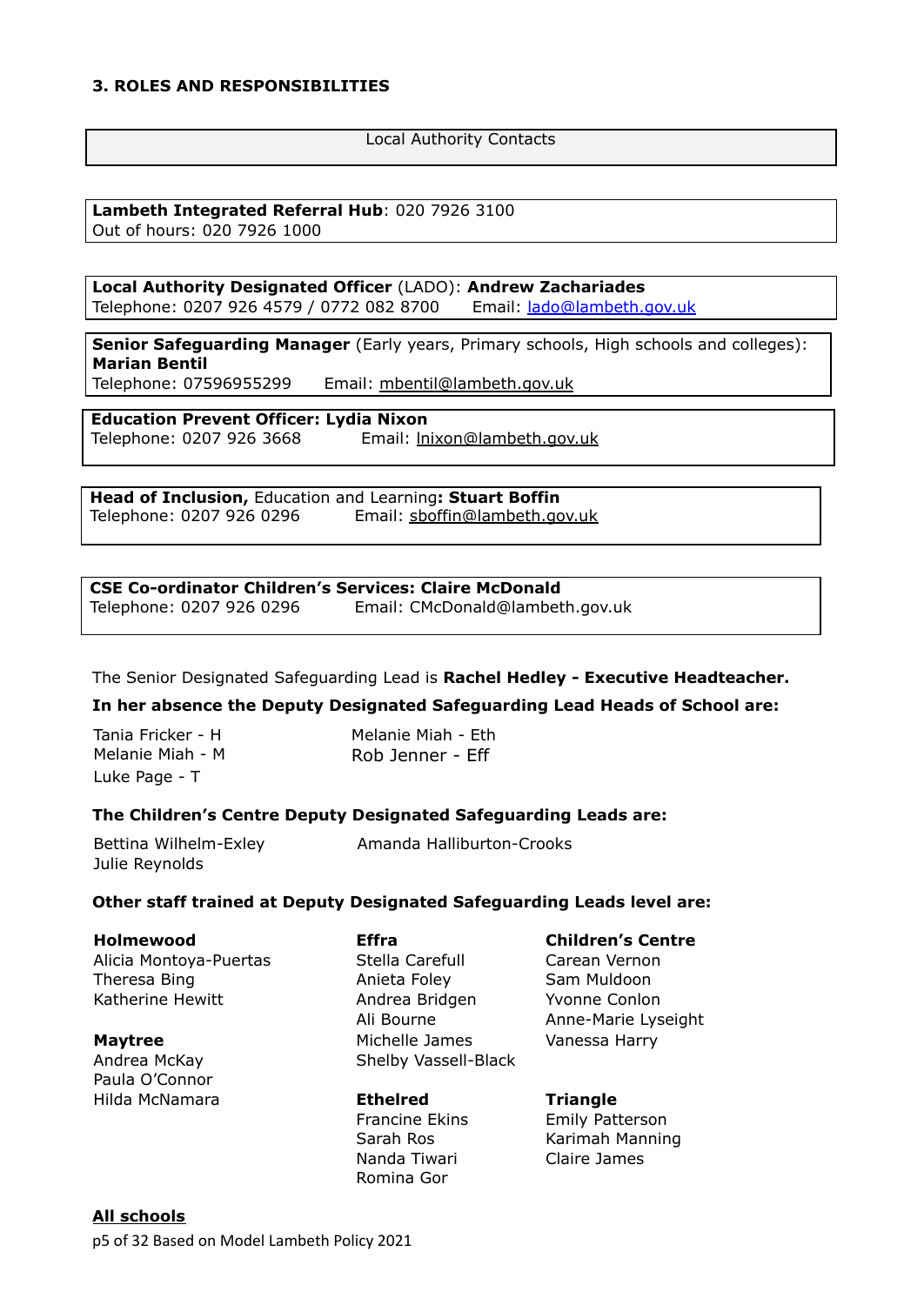The Chair of Governors is: Siobhan Turner Contact details: sturneratholmewoodnurseryschool.org.uk

The Governor for Safeguarding Children is: Victoria Ling Contact details: vlingatholmewoodnurseryschool.org.uk

3.1 It is the responsibility of *every* member of staff, volunteer and regular visitor to our school to ensure that they carry out the requirements of this policy and, at all times, work in a way that will safeguard and promote the welfare of all of the children at this school. This includes the responsibility to provide a safe environment in which children can learn.

#### **The Governing Body**

3.2 The Governing Body of the Lambeth Nursery Schools' Federation is accountable for ensuring the effectiveness of this policy and our compliance with it. Although our Governing Body takes collective responsibility to safeguard and promote the welfare of our children, we also have a named governor who champions safeguarding within the school.

3.3 The Governing Body will ensure that:

- The safeguarding policy is in place and is reviewed annually, is available publicly via our school website and has been written in line with Local Authority guidance and the requirements of the Lambeth Safeguarding Children Partnership policies and procedures;
- The school contributes to inter-agency working in line with Working Together to Safeguard Children (2018);
- A senior member of staff from the leadership team is designated to take the lead responsibility for safeguarding and child protection and that there is at least one deputy DSL(s) who is appropriately trained to deal with any issues in the absence of the Designated Safeguarding Lead (DSL). There will always be cover for this role. The role will be evidenced explicitly in the role holder's job description.
- All staff receive a safeguarding induction and are provided with a copy of this policy, the staff code of conduct, the behaviour policy and the school's safeguarding response for those children who go missing from education as detailed section 6 of this policy.
- All staff undertake appropriate child protection training, updates are provided when required and at the annual briefing;
- Procedures are in place for dealing with allegations against members of staff and volunteers in line with statutory guidance;
- Safer recruitment practices are followed in accordance with the requirements of ['Keeping](https://www.gov.uk/government/publications/keeping-children-safe-in-education--2) Children Safe in [Education'](https://www.gov.uk/government/publications/keeping-children-safe-in-education--2) DfE (2021);
- They remedy without delay any weakness in regard to our safeguarding arrangements that are brought to their attention.

3.4 The governing body will receive a safeguarding report at each Individual School Committee meeting that will record the training that has taken place, the number of staff attending and any outstanding training requirements for the school. It will also record all safeguarding activity that has taken place, for example, meetings attended, reports written, training or induction given. It will not identify individual children.

#### **The Executive Headteacher**

3.5 Within the Federation the Executive Headteacher is responsible for:

• Identifying a senior member of staff from leadership team to be the Deputy Designated Safeguarding Leads (DSL);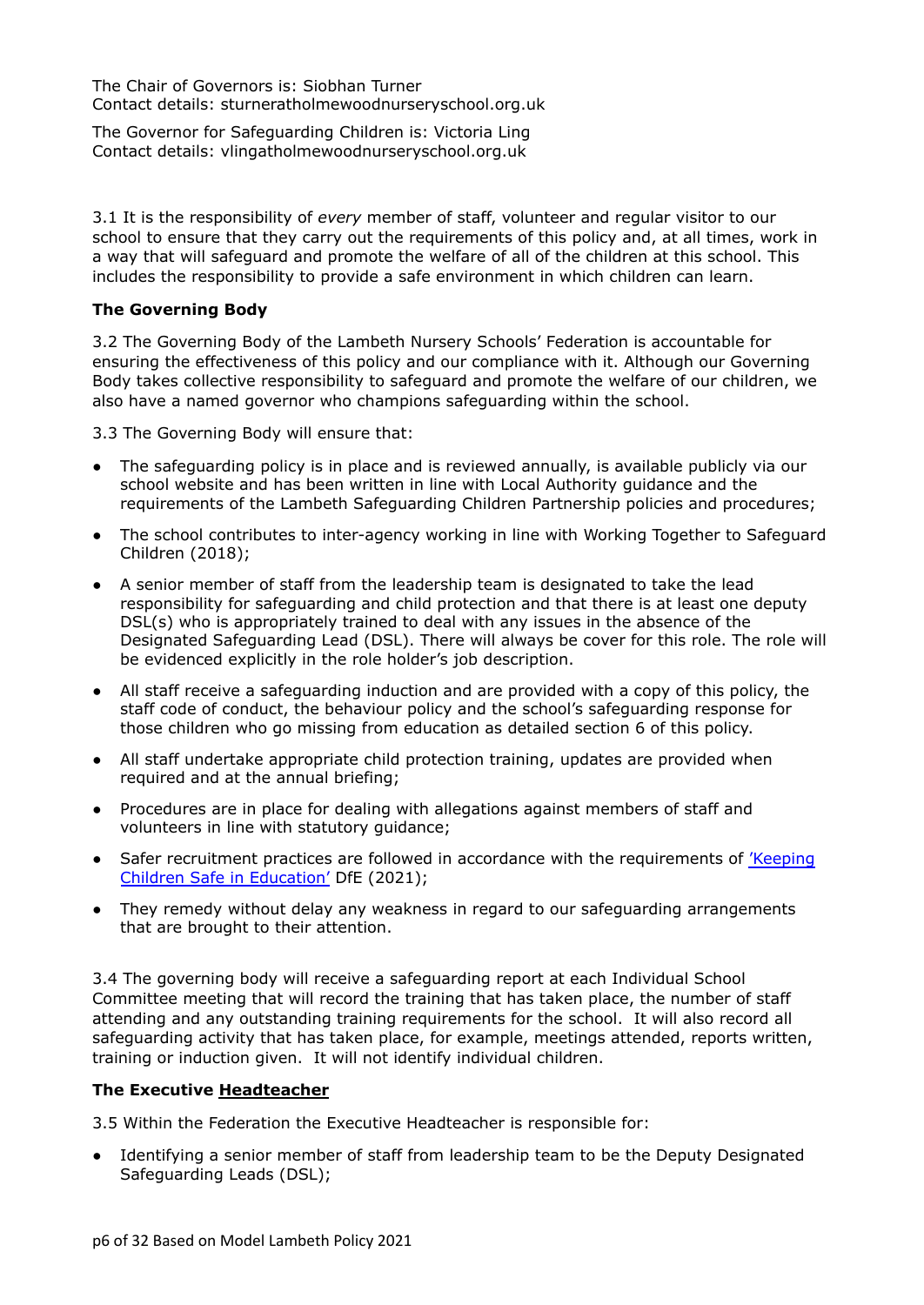- Identifying alternate members of staff to act as the Deputy Designated Safeguarding Lead (DSL) in his/her absence to ensure there is always cover for the role;
- Ensuring that the policies and procedures adopted by the governing body, particularly concerning referrals of cases of suspected abuse and neglect, are followed by all staff;
- Ensuring that all staff and volunteers feel able to raise concerns about poor or unsafe practice and such concerns are addressed sensitively in accordance with agreed whistle-blowing procedures;
- Liaise with the LADO in the event of an allegation of abuse being made against a member of staff or volunteer.

#### **The Designated Safeguarding Lead (DSL and Head of School Deputy DSLs)**

- 3.6 The DSL is a senior member of staff, from the leadership team who takes lead responsibility for safeguarding and child protection within our school. The DSL will carry out their role in accordance with the responsibilities outlined in Annex C of *'*[Keeping](https://www.gov.uk/government/publications/keeping-children-safe-in-education--2) Children Safe in [Education'](https://www.gov.uk/government/publications/keeping-children-safe-in-education--2)*.*
- 3.7 The DSL will provide advice and support to other staff on child welfare and child protection matters. Any concern for a child's safety or welfare will be recorded in writing and given to the DSL.

During term time the DSL will always be available (during school hours) for staff in the school to discuss any safeguarding concerns. If in exceptional circumstances, a DSL is not available on the school site in person, we will ensure that they are available via telephone and/or any other relevant media.

3.9 The DSL (or other designated member of staff) at each setting will represent our school at child protection conferences and core group meetings. Through appropriate training, knowledge and experience our DSL will liaise with Children's Services and other agencies where necessary, and make referrals of suspected abuse to Children's Services, take part in strategy discussions and other interagency meetings and contribute to the assessment of children.

3.10 The DSL will maintain records and child protection files ensuring that they are kept confidential and stored securely (see section 7 for more information.)

3.11 The DSL is responsible for ensuring that all staff members and volunteers are aware of our policy and the procedure they need to follow. They will ensure that all staff, volunteers and regular visitors have received appropriate child protection information during induction and have been trained within the school.

3.12 The DSL will obtain details of the Local Authority Personal Advisor appointed to guide and support a child who is a care leaver.

3.13 The Deputy DSL will work with the Executive Headteacher and senior leaders, taking lead responsibility for promoting educational outcomes by knowing the welfare, safeguarding and child protection issues that children in need are experiencing, or have experienced, and identifying the impact that these issues might be having on children's attendance, engagement and achievement.

3.14 This will include understanding their academic progress and attainment and maintaining a culture of high aspirations for this cohort and supporting teaching staff to provide additional academic support or reasonable adjustments to help children who have or have had a social worker reach their potential.

3.15 We recognise that a child's experiences of adversity and trauma can leave them vulnerable to further harm, as well as educationally disadvantaged in facing barriers to attendance, learning, behaviour and mental health. The DSL will use the information that they hold about children with a social worker to make decisions in the best interests of the child's safety, welfare and help promote educational outcomes. The DSL will ensure that staff know who these children are, understand their academic progress and attainment and maintain a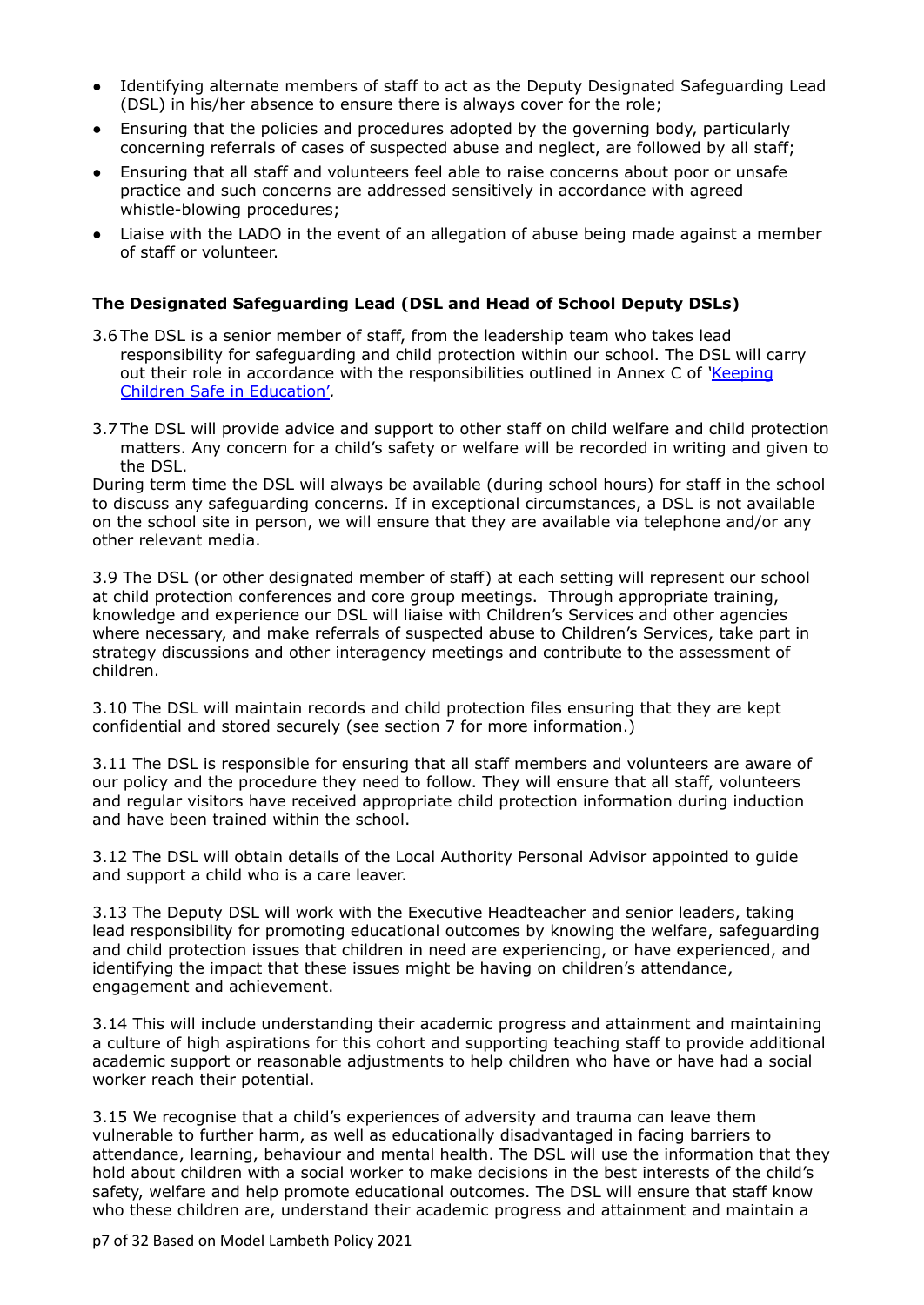culture of high aspirations for this cohort; supporting teaching staff to identify the challenges that children in this group might face and the additional academic support and adjustments that they could make to best support these children.

# **4. TRAINING & INDUCTION**

4.1 When new staff join our school they will be informed of the safeguarding arrangements in place. They will be given a copy of this policy along with the staff code of conduct, Part One and/or Annex A of '*Keeping Children Safe in Education*' and told who our DSL and Deputy DSLs are. They will also receive a copy of the behaviour policy and the school's response to children who go missing from education – this information is included in section 6 of this policy. All staff are expected to read these key documents. They will also be provided with information about how to record and report safeguarding concerns.

4.2 Every new member of staff or volunteer will receive safeguarding training during their induction period. This programme will include information relating to signs and symptoms of abuse, how to manage a disclosure from a child (including reassuring victims that they are being taken seriously and that they will be supported and kept safe), how to record, the processes for referral to Children's Services and the statutory assessments under Section 17 and Section 47 as well as the remit of the role of the DSL. The training will also include information about whistle-blowing in respect of concerns about another adult's behaviour and suitability to work with children. Staff will also receive on-line safety training as this is part of the overarching safeguarding approach of our school.

4.3 In addition to the safeguarding induction, we will ensure that mechanisms are in place to assist staff to understand and discharge their role and responsibilities as set out in Part one of '*Keeping Children Safe in Education'*. In order to achieve this, we will ensure that:

- all members of staff will undertake appropriate safeguarding training on an annual basis and we will evaluate the impact of this training;
- all staff members receive regular safeguarding and child protection updates (for example, via email, e-bulletins, staff meetings), as required, but at least annually as part of the Annual Briefings, to provide them with relevant skills and knowledge to safeguard children effectively.

4.4 All regular visitors, temporary staff and volunteers to our school will be given a set of our safeguarding procedures; they will be informed of whom our DSL and alternate staff members are and what the recording and reporting system is. Visitors are required to read the safeguarding Information Notice on the front desk when they sign in. Temporary staff and volunteer will receive this information as part of their induction.

4.5 The DSL, the alternate designated member(s) of staff and any other senior member of staff who may be in a position of making referrals or attending child protection conferences or core groups will attend one of the multi-agency training courses organised by Lambeth School Services and the Lambeth Safeguarding Partnership at least once every three years. The DSL and alternate will attend Designated Safeguarding Lead (DSL) training every two years. In addition to formal training, DSL will ensure that they update their knowledge and skills at regular intervals, but at least annually, to keep up with any developments relevant to their role. A DSL will attend the briefing sessions provided by Lambeth and disseminate key information at Senior Leadership Team meetings.

4.6 Our governing body will also undertake appropriate training to ensure they are able to carry out their duty to safeguard all of the children at our school. Training for Governors to support them in their safeguarding role is available from Lambeth School Services.

4.7 We actively encourage all of our staff to keep up to date with the most recent local and national safeguarding advice and guidance, Annex A of '*Keeping Children Safe in Education*' (2021) provides links to guidance on specific safeguarding issues such as Child Sexual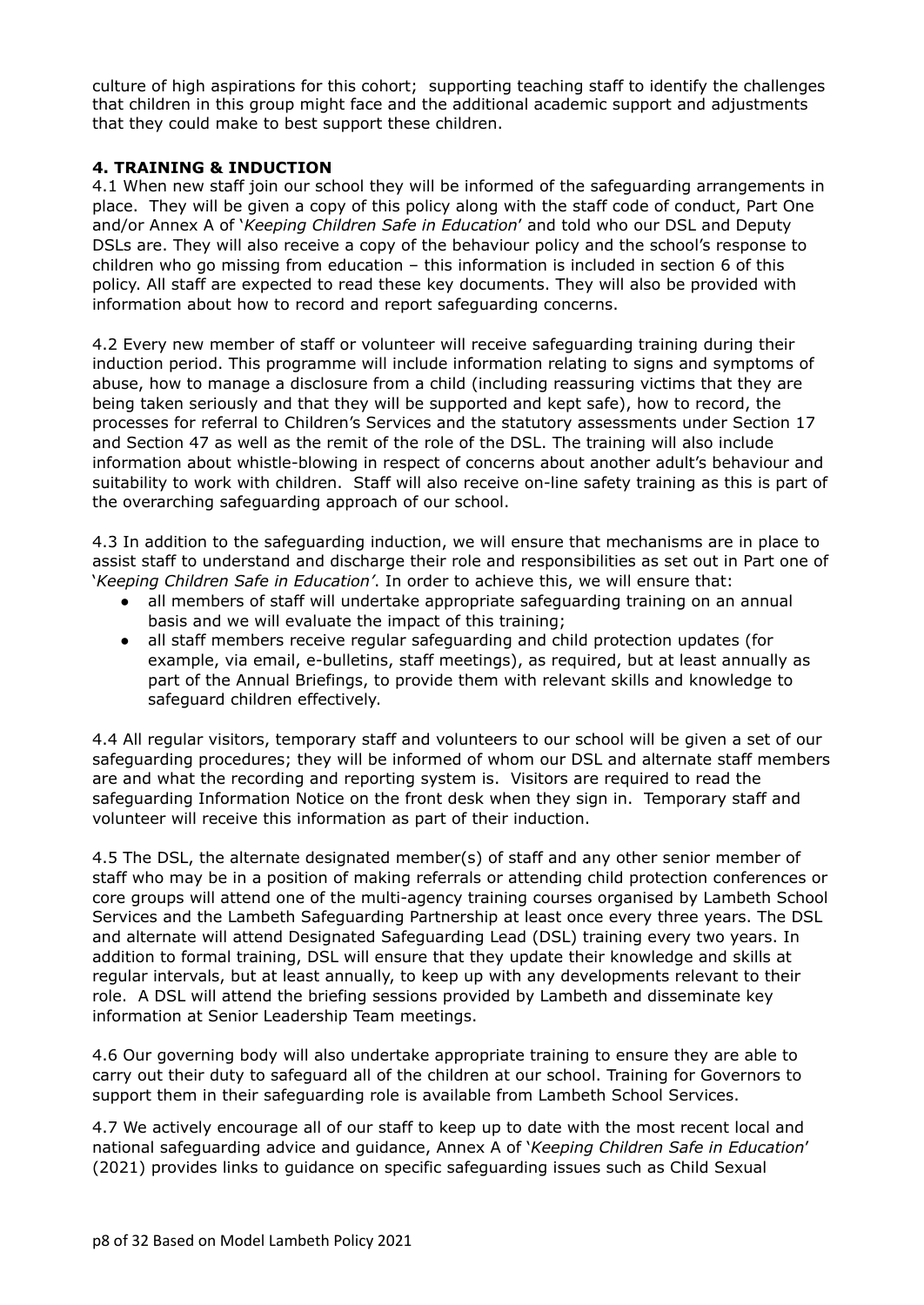Exploitation and Female Genital Mutilation. In addition, local guidance can be accessed via Lambeth [Safeguarding](https://www.lambethsaferchildren.org.uk/) Children Partnership

#### **5. PROCEDURES FOR MANAGING CONCERNS**

5.1 We adhere to child protection procedures that have been agreed locally through the Lambeth Safeguarding Children Partnership. Where we identify children and families in need of support.

5.2 Every member of staff including volunteers working with children at our school are advised to maintain an attitude of '*it could happen here'* where safeguarding is concerned. When concerned about the welfare of a child, staff members should always act in the interests of the child and have a responsibility to take action as outlined in this policy.

5.3 All staff are encouraged to report any concerns that they have and not see these as insignificant. On occasions, a referral is justified by a single incident such as an injury or disclosure of abuse. More often however, concerns accumulate over a period of time and are evidenced by building up a picture of harm over time; this is particularly true in cases of emotional abuse and neglect. In these circumstances, it is crucial that staff record and pass on concerns in accordance with this policy immediately to allow the DSL to build up a picture and access support for the child at the earliest opportunity. A reliance on memory without accurate and contemporaneous records of concern could lead to a failure to protect.

5.4 It is *not* the responsibility of school staff to investigate welfare concerns or determine the truth of any disclosure or allegation. All staff, however, have a duty to recognise concerns and pass the information on in accordance with the procedures outlined in this policy.

5.5 The DSL/Deputy should be used as a first point of contact for concerns and queries regarding any safeguarding concern in our school. Any member of staff or visitor to the school who receives a disclosure of abuse or suspects that a child is at risk of harm must report it immediately to the DSL or, if unavailable, to the alternate designated person. In the absence of either of the above, the matter should be brought to the attention of the most senior member of staff.

5.6 All concerns about a child or young person should be reported without delay and recorded in writing using the agreed system in the setting (see Appendix A). Records should include:

- a clear and comprehensive summary of the concern
- details of how the concern was followed up and resolved
- a note of any action taken, decisions reached and the outcome

5.7 Following receipt of any information raising concern, the DSL will consider what action to take and seek advice from the Lambeth Integrated Referral Hub as required. All information and actions taken, including the reasons for any decisions made, will be fully documented.

5.8 All referrals will be made in line with Lambeth Children's Services procedures as outlined in Appendix B.

5.9 If, at any point, there is a risk of immediate serious harm to a child a referral should be made to Lambeth Integrated Referral Hub immediately. Anybody can make a referral in these circumstances. If the child's situation does not appear to be improving the staff member with concerns should press for reconsideration by raising concerns again with the DSL and/or Deputy. Concerns should always lead to help for the child at some point.

5.10 Staff should always follow the reporting procedures outlined in this policy in the first instance. However, they may also share information directly with Lambeth Children Services, or the police if:

the situation is an emergency and the designated senior person, their alternate and the Executive Headteacher are all unavailable;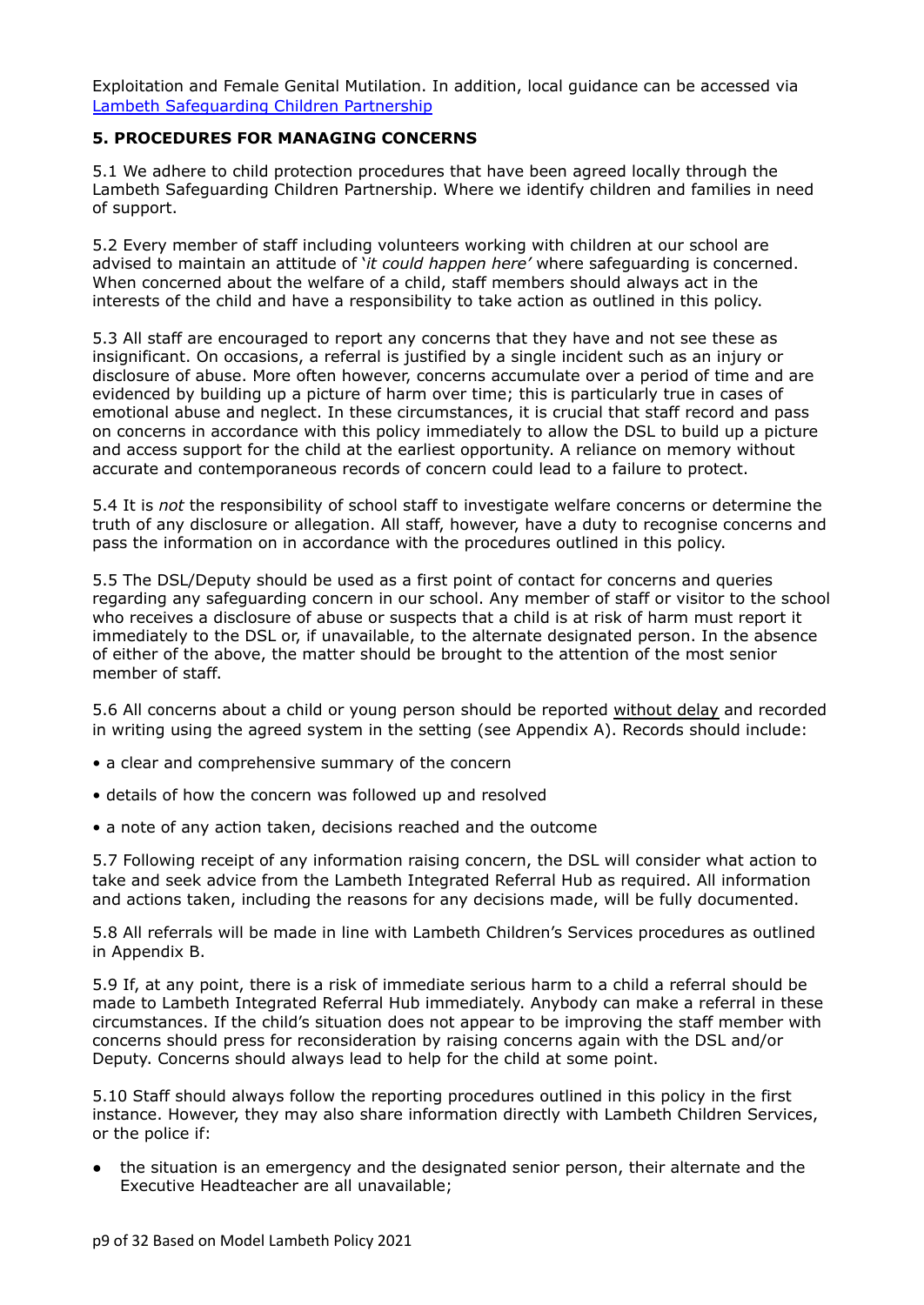• they are convinced that a direct report is the only way to ensure the child's safety.

5.11 Any member of staff who does not feel that concerns about a child have been responded to appropriately and in accordance with the procedures outlined in this policy should raise their concerns with the Executive Headteacher or the Chair of Governors. If any member of staff does not feel the situation has been addressed appropriately at this point should contact Lambeth Children Services directly with their concerns.

#### **6. SPECIFIC SAFEGUARDING ISSUES**

#### **Contextual safeguarding**

6.1 We recognise that safeguarding incidents and/or behaviours can be associated with factors outside of the school environment and/or can occur between children outside of the school. This is known as contextual safeguarding. It is key that all school staff understand the definition of contextual safeguarding and consider whether children are at risk of abuse or exploitation in situations outside their families. Through training we will ensure that staff and volunteers are aware that extra-familial harms take a variety of different forms and children can be vulnerable to multiple harms including (but not limited to) sexual exploitation and criminal exploitation, and serious youth violence. When reporting concerns, staff should include as much information and background detail as possible so the DSL can make a referral with a holistic view of the child. This will allow any assessment to consider all the available evidence and the full context of any abuse.

6.2 We recognise that children with special educational needs and/or disabilities (SEND) can face additional safeguarding challenges and these are discussed in staff training. These additional barriers can include:

- assumptions that indicators of possible abuse such as behaviour, mood and injury relate to the child's disability without further exploration;
- children with SEN and disabilities can be disproportionally impacted by things like bullying- without outwardly showing any signs; and
- communication barriers and difficulties in overcoming these barriers.

# **Looked after and previously looked after children**

6.3 We recognise that a looked after and previously looked after child potentially remains vulnerable and all staff should have the skills, knowledge and understanding to keep looked after and previously looked after children safe. When dealing with looked after children and previously looked after children, it is important that all agencies work together, and prompt action is taken when necessary to safeguard these children, who are a particularly vulnerable group.

#### **Child Sexual Exploitation (CSE), Child Criminal Exploitation (CCE): County Lines and serious violence**

6.4 This applies to children above nursery school age, it is however still an important issue for staff to understand as our families have older children who may be exploited in this way. Criminal exploitation of children is a geographically widespread form of harm that is a typical feature of county lines criminal activity: drug networks or gangs groom and exploit children and young people to carry drugs and money from urban areas to suburban and rural areas, market and seaside towns.

We train staff to recognise that both CSE and CCE are forms of abuse and both occur where an individual or group takes advantage of an imbalance in power to coerce, manipulate or deceive a child into sexual or criminal activity. Whilst age may be the most obvious, this power imbalance can also be due to a range of other factors including gender, sexual identity, cognitive ability, physical strength, status, and access to economic or other resources. Victims can be exploited even when activity appears consensual and it should be noted exploitation as well as being physical can be facilitated and/or take place online.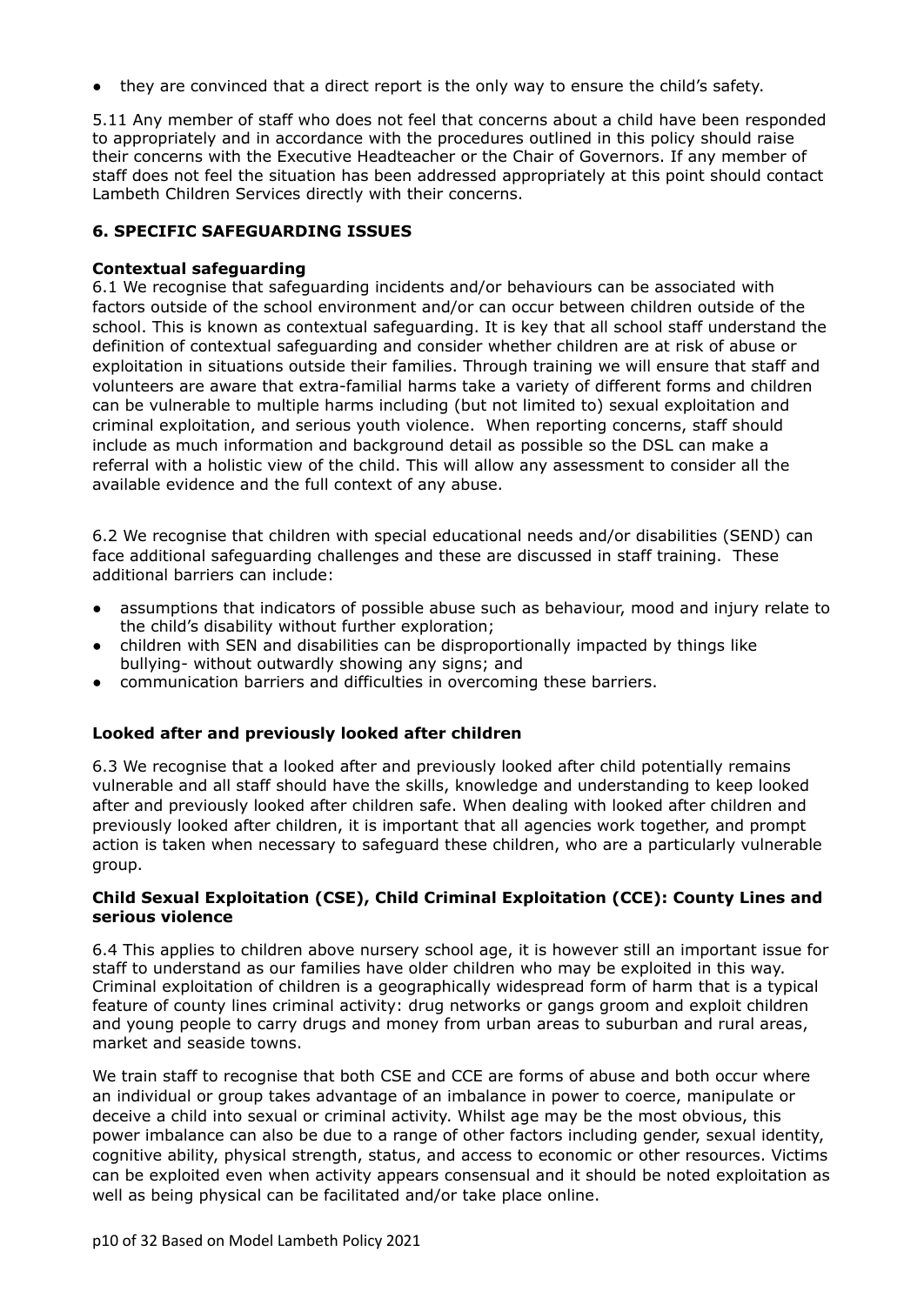6.5 We recognise that Child Sexual Exploitation is a form of child sexual abuse and this imbalance of power coerces, manipulates or deceives a child or young person into sexual activity (a) in exchange for something the victim needs or wants, and/or (b) for the financial advantage or increased status of the perpetrator. Child sexual exploitation does not always include physical contact, it can also occur through the use of technology. We understand that some children may not realise they are being exploited e.g. they may believe they are in a genuine relationship.

6.6 We understand that criminal exploitation of children is a geographically widespread form of harm that is a typical feature of county lines criminal activity. Drug networks or gangs groom and exploit children and young people to carry drugs and money from urban areas to suburban and rural areas, market and seaside towns. Key to identifying potential involvement in county lines are missing episodes, when the victim may have been trafficked for the purpose of transporting drugs.

6.7 We understand that children can become trapped by this type of exploitation as perpetrators can threaten victims (and their families) with violence or entrap and coerce them into debt. They may be coerced into carrying weapons such as knives or begin to carry a knife for a sense of protection from harm from others. We will treat these children as victims understanding that they have been criminally exploited even if the activity appears to be something they have agreed or consented to. We recognise the experience of girls who are criminally exploited can be very different to that of boys and that both boys and girls being criminally exploited may be at higher risk of sexual exploitation.

6.8 Staff are aware of the indicators and risk factors which may signal a child is vulnerable to or involved with serious violent crime. We make reference to the Home Office's [Preventing](https://www.gov.uk/government/publications/advice-to-schools-and-colleges-on-gangs-and-youth-violence) youth violence and gang [involvement](https://www.gov.uk/government/publications/advice-to-schools-and-colleges-on-gangs-and-youth-violence) and Criminal [exploitation](https://www.gov.uk/government/publications/criminal-exploitation-of-children-and-vulnerable-adults-county-lines) of children and vulnerable [adults:](https://www.gov.uk/government/publications/criminal-exploitation-of-children-and-vulnerable-adults-county-lines) county lines guidance for more information.

6.9 If a child's sibling is suspected to be at risk of or involved in county lines, a referral to the Lambeth Integrated Referral Hub will be made alongside consideration of availability of local services/third sector providers who offer support to victims of county lines exploitation.

#### **So-called 'honour-based violence (including Female Genital Mutilation and Forced Marriage**

6.10 We recognise that our staff are well placed to identify concerns and take action to prevent children from becoming victims of Female Genital Mutilation (FGM) and other forms of so-called 'honour-based' violence (HBV) and provide guidance on these issues through our safeguarding training. If staff have a concern regarding a child that might be at risk of HBV, they should inform the DSL who will activate local safeguarding procedures, using existing national and local protocols for multi agency liaison with police and children's social care.

6.11 Where FGM has taken place, since 31 October 2015 there has been a mandatory reporting duty placed on teachers. Section 5B of the Female Genital [Mutilation](http://www.legislation.gov.uk/ukpga/2003/31/section/5B) Act 2003 (as inserted by section 74 of the Serious Crime Act 2015) places a statutory duty upon teachers in England and Wales, to report to the police where they discover (either through disclosure by the victim or visual evidence) that FGM appears to have been carried out on a girl under 18. Those failing to report such cases will face disciplinary sanctions. We will provide guidance and support to our teachers on this requirement and further information on when and how to make a report can be found in the following Home Office guidance: [Mandatory](https://www.gov.uk/government/publications/mandatory-reporting-of-female-genital-mutilation-procedural-information) Reporting of Female Genital Mutilation- procedural [information](https://www.gov.uk/government/publications/mandatory-reporting-of-female-genital-mutilation-procedural-information) Home Office (December 2015) 6.12 We recognise that forcing a person into a marriage is a crime in England and Wales. A forced marriage is one entered into without the full and free consent of one or both parties where violence, threats or any other form of coercion is used to cause a person to enter into a marriage. Threats can be physical or emotional and psychological. The Forced Marriage Unit has [statutory](https://www.gov.uk/guidance/forced-marriage) guidance and [Multi-agency](https://assets.publishing.service.gov.uk/government/uploads/system/uploads/attachment_data/file/322307/HMG_MULTI_AGENCY_PRACTICE_GUIDELINES_v1_180614_FINAL.pdf) guidelines and can be contacted for advice or more information: Contact 020 7008 0151 or email [fmu@fco.gov.uk](mailto:fmu@fco.gov.uk)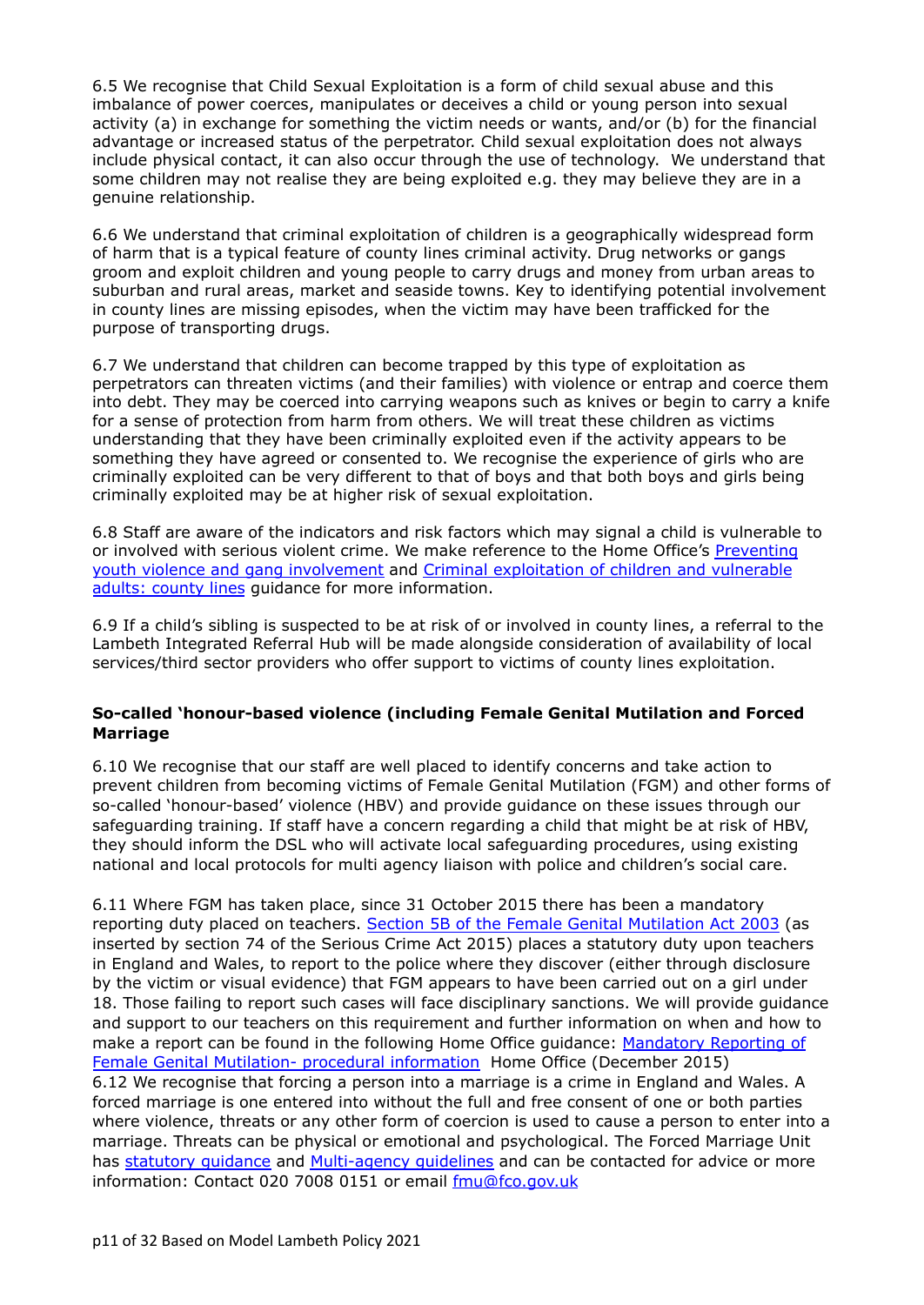# **Preventing radicalisation and extremism**

Refer to our policy on 'Preventing extremism and radicalisation'.

6.13 We recognise that safeguarding against radicalisation and extremism is no different to safeguarding against any other vulnerability in today's society*.* We will ensure that:

- Through training, staff, volunteers and governors have an understanding of what radicalisation and extremism is, why we need to be vigilant in school and how to respond when concerns arise.
- There are systems in place for keeping children safe from extremist material when accessing the internet in our school by using effective filtering and usage policies.
- The DSL has received Prevent training and will act as the point of contact within our school for any concerns relating to radicalisation and extremism.
- The DSL will make referrals in accordance with Lambeth Safeguarding procedures and will represent our school at Channel meetings as required.
- Through our curriculum, we will promote the spiritual, moral, social and cultural development of children.

# **Peer on peer abuse- Child on child sexual violence and sexual harassment**

6.14 Child on child/peer on peer abuse, bullying and child on child sexual violence and sexual harassment are specific forms of abuse which may be prevalent in schools, however less so with nursery-aged children.

Staff are fully aware of the seriousness of this and will follow procedures in this policy or the schools' behaviour policies.

We recognise that children who harm others are likely to have considerable needs themselves and may have witnessed violence in the family or have been exposed to physical or sexual harm, or may have committed other offences.

Staff are trained so that they are aware that safeguarding issues can manifest themselves via peer on peer abuse. This is most likely to include, but may not be limited to:

- bullying (including cyberbullying);
- physical abuse such as hitting, kicking, shaking, biting, hair pulling, or otherwise causing physical harm;
- sexual violence and sexual harassment;
- upskirting;
- sexting (also known as youth produced sexual imagery); and
- initiation/hazing type violence and rituals.

6.15 We recognise that children are vulnerable to physical, sexual and emotional abuse by their peers or siblings. Abuse perpetrated by children can be just as harmful as that perpetrated by an adult, so it is important that all staff and volunteers remember the impact on both the victim of the abuse as well as to focus on the support for the child or young person exhibiting the harmful behaviour. We understand that abuse can occur in intimate personal relationships between peers; and that consensual and non-consensual sharing of nudes and semi nudes images and or videos $1$  (also known as sexting or youth produced sexual imagery) is a form of peer on peer abuse.

6.16 We understand that even if there are no reports in our setting it does not mean it is not happening, it may be the case that it is just not being reported. We recognise that children may not find it easy to tell staff about their abuse and can show signs or act in ways that they hope adults will notice and react to. In some cases, the victim may not make a direct report,

<sup>&</sup>lt;sup>1</sup> UKCIS guidance: [Sharing nudes and semi-nudes advice](https://www.gov.uk/government/publications/sharing-nudes-and-semi-nudes-advice-for-education-settings-working-with-children-and-young-people/sharing-nudes-and-semi-nudes-how-to-respond-to-an-incident-overview) for education settings

p12 of 32 Based on Model Lambeth Policy 2021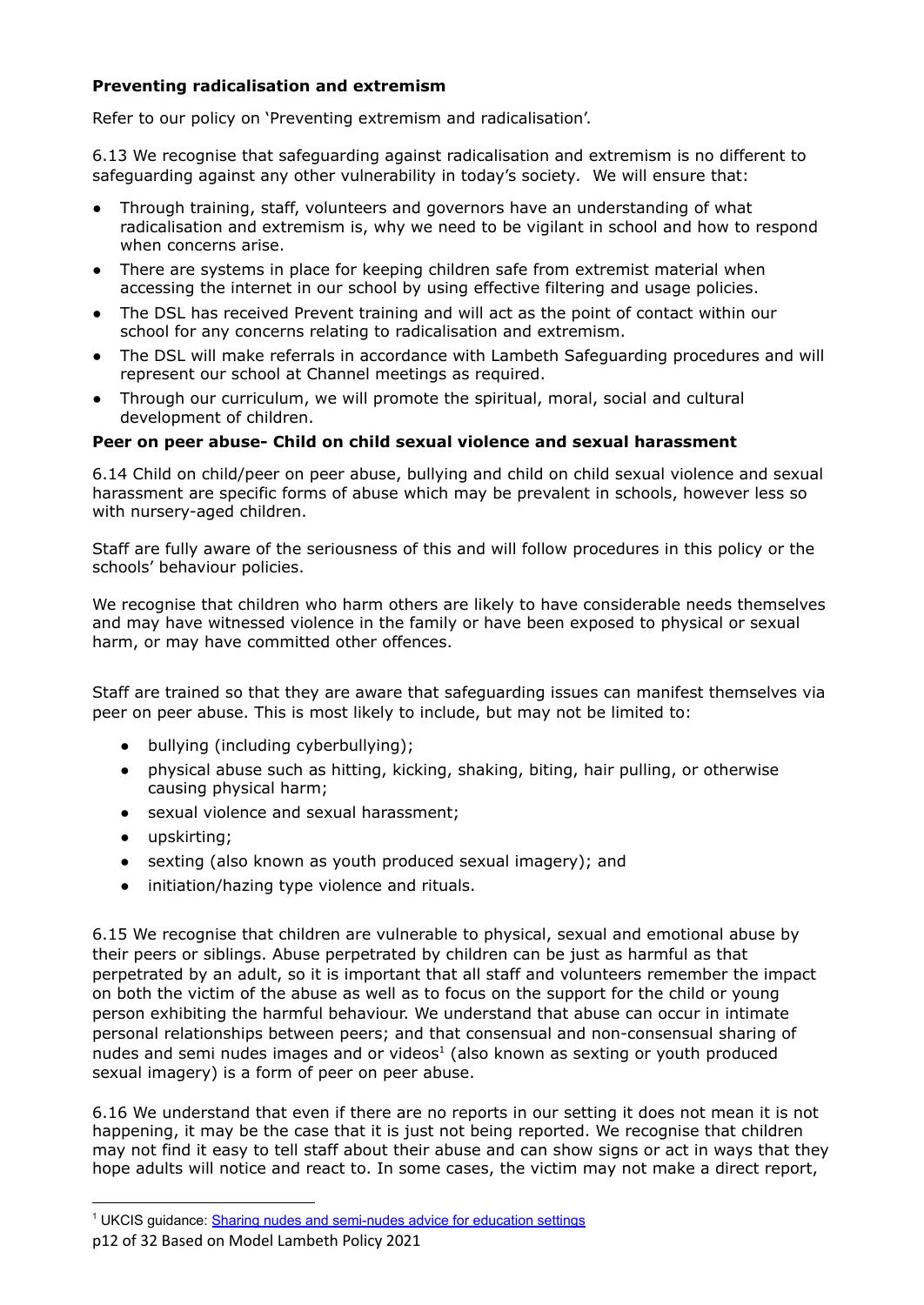and this may come from a friend or a conversation that is overheard. Such abuse will always be taken as seriously as abuse perpetrated by an adult and the same safeguarding children procedures will apply in respect of any child who is suffering or likely to suffer significant harm. Staff must never tolerate or dismiss concerns relating to peer on peer abuse; it must never be tolerated or passed off as 'banter', 'just having a laugh' or 'part of growing up'. Doing this can lead to a culture of unacceptable behaviours, an unsafe environment for children and in worst case scenarios a culture that normalises abuse leading to children accepting it as normal and not coming forward to report it.

6.17 Staff will reassure children that they are being taken seriously and that they will be supported and kept safe. Children will never be given the impression that they are creating a problem by reporting abuse, sexual violence or sexual harassment. Nor will they ever be made to feel ashamed for talking about this.

6.18 All staff will understand that they should follow our safeguarding procedures for reporting a concern if they are worried about peer on peer abuse. The DSL will respond to any concerns related to peer on peer abuse in line with guidance outlined in Part five of '*Keeping Children Safe in Education*' and 'Sexual violence and sexual [harassment](https://www.gov.uk/government/uploads/system/uploads/attachment_data/file/719902/Sexual_violence_and_sexual_harassment_between_children_in_schools_and_colleges.pdf) between children in schools and [colleges'](https://www.gov.uk/government/uploads/system/uploads/attachment_data/file/719902/Sexual_violence_and_sexual_harassment_between_children_in_schools_and_colleges.pdf) (2021). We will ensure that all concerns, discussions and decisions reached are clearly recorded and any identified actions are followed up.

6.19 We will work with other agencies including the police and Children's Social Care, as required to respond to concerns about sexual violence and harassment. We will seek consultations where there are concerns or worries about developmentally inappropriate or harmful sexual behaviour from the Harmful Sexual Behaviour (HSB) Team as required so that we ensure we are offering the right support to the child(ren).

6.20 Support will depend on the circumstances of each case and the needs of the child, it may include completion of risk assessments to support children to remain in school whilst safeguarding other children and the victim, delivery of early intervention in respect of HSB and/or referral to Lambeth Integrated Referral Hub and HSB team.

#### **Modern Slavery**

6.21 We understand that modern slavery encompasses human trafficking and slavery, servitude and forced or compulsory labour. Exploitation can take many forms, including sexual exploitation, forced labour, slavery, servitude, forced criminality and the removal of organs. We refer to the DfE quidance Modern [slavery:](https://www.gov.uk/government/publications/modern-slavery-how-to-identify-and-support-victims) how to identify and support victims for concerns of this nature. for concerns of this nature.

# **Safeguarding responses to children who go missing**

6.22 All staff should be aware of the safeguarding responsibilities for children who are missing education, particularly on repeat occasions, to help identify the risk of abuse and neglect, including sexual abuse or exploitation, and to help prevent the risks of their going missing in future.

6.23 We adhere to the following procedures and processes to ensure there is an appropriate safeguarding response to children who missing:

- An attendance register is taken at the start of each session of each school day;
- We make every effort to contact parents and carers and follow up with the emergency contacts held;
- We hold at least two emergency contact numbers for each of the children on our roll wherever possible.
- Staff will alert DSLs to any concerns raised regarding children who are absent from school;
- The DSLs will meet regularly with key staff when needed to ensure all relevant information about individual children is taken into account;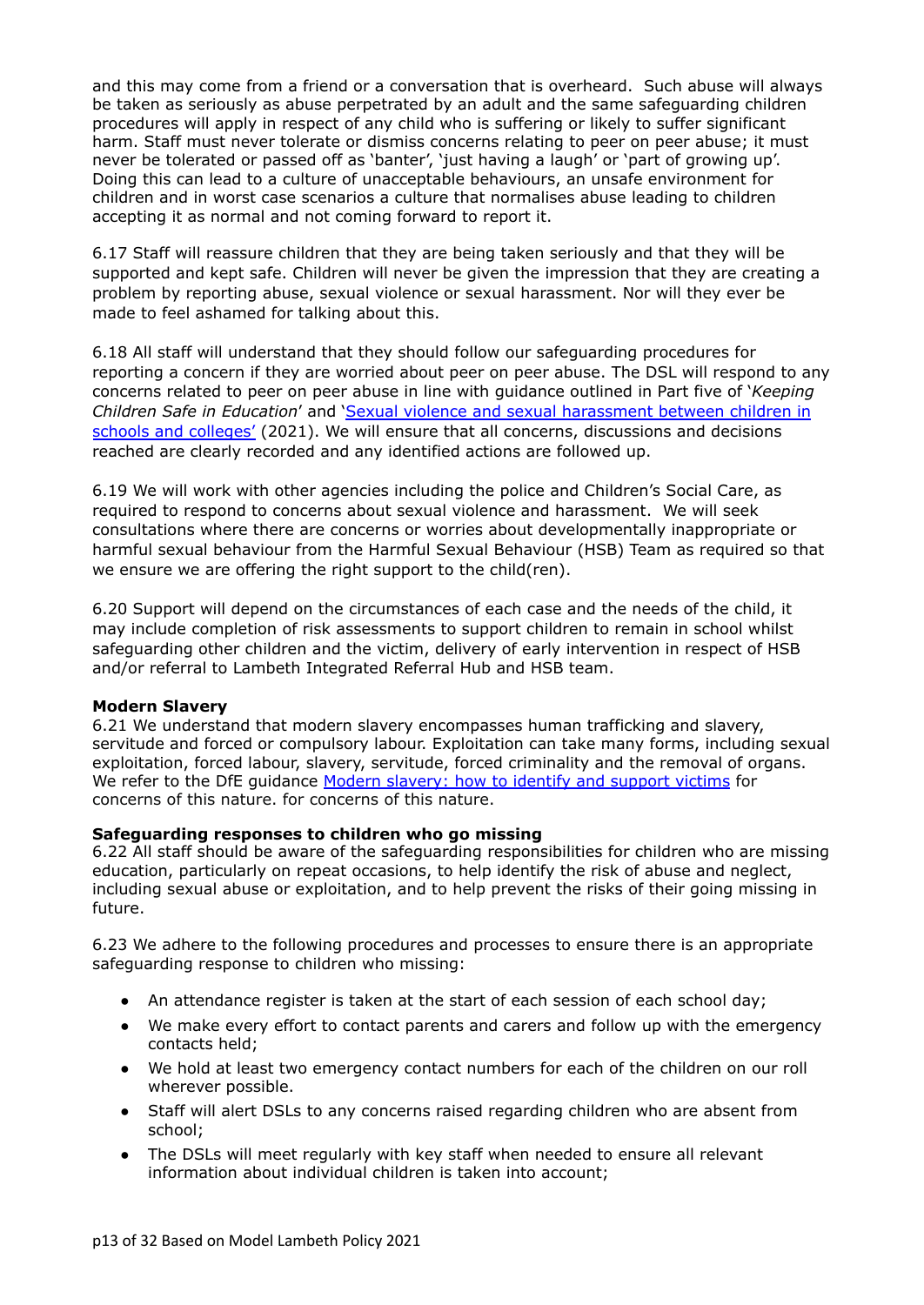- We will follow the procedures outlined in our attendance policy including undertaking first day calling and monitoring data to ensure we intervene early in cases of poor attendance and/or unexplained absences.
- When removing a child from roll, we will pass on all safeguarding files.

Children missing in education legislation applies to children of school age only. However, where we have concerns about a child who leaves, we will endeavour to find out which school they have moved to or inform social care so information can be shared.

It is essential that staff are alert to signs to look out for and individual triggers to be aware of, when considering the risks of potential safeguarding concerns such as travelling to conflict zones, Child Sexual Exploitation, Female Genital Mutilation, etc.

We will transfer the child's electronic file to the DfE secure access database.

#### **Mental Health**

6.24 All staff are made aware, through training, that mental health problems can, in some cases, be an indicator that a child has suffered or is at risk of suffering abuse, neglect or exploitation. Our staff are well placed to observe children day-to-day and identify those whose behaviour suggests that they may be experiencing a mental health problem or be at risk of developing one.

6.25 We understand that where children have suffered abuse and neglect, or other potentially traumatic adverse childhood experiences, this can have a lasting impact throughout childhood, adolescence and into adulthood. Therefore, through training, staff are aware of how children's experiences, can impact on their mental health, behaviour and education. All staff are aware that if they have a mental health concern about a child that is *also* a safeguarding concern, they should take immediate action by passing the information on to a Designated Safeguarding Lead.

6.26 There are clear systems and processes in place for identifying possible mental health problems and DSLs work with other agencies as required to respond to these concerns. Designated Safeguarding Leads make reference to the Mental Health and [Behaviour](https://www.gov.uk/government/publications/mental-health-and-behaviour-in-schools--2) in [Schools'](https://www.gov.uk/government/publications/mental-health-and-behaviour-in-schools--2) DfE guidance for further support.

# **Online Safety**

6.27 The use of technology and social media has become a significant component of many safeguarding issues. It is essential that children are safeguarded from potentially harmful and inappropriate online material.

6.28 We will ensure the schools have appropriate filters and appropriate monitoring systems in place. Where child sexual exploitation, radicalisation and sexual predation occur, technology often provides the platform that facilitates harm. At our settings our role is to highlight these dangers to parents. The approach to online safety is to protect and educate the whole school community in their use of technology and establish mechanisms to identify, intervene and escalate any incident where appropriate. Please see the Acceptable use of digital technologies policy.

6.29 Children will be taught to recognise risk and build resilience in order to manage risk themselves appropriate to their age. Children are encouraged to talk to their Key Person about any concerns or worries they may have.

6.30 The school will ensure the safety of its children by implementing the acceptable use of technologies policy.

# **Cybercrime**

6.31 We understand that cybercrime is criminal activity committed using computers and/or the internet. It is broadly categorised as either 'cyber-enabled' (crimes that can happen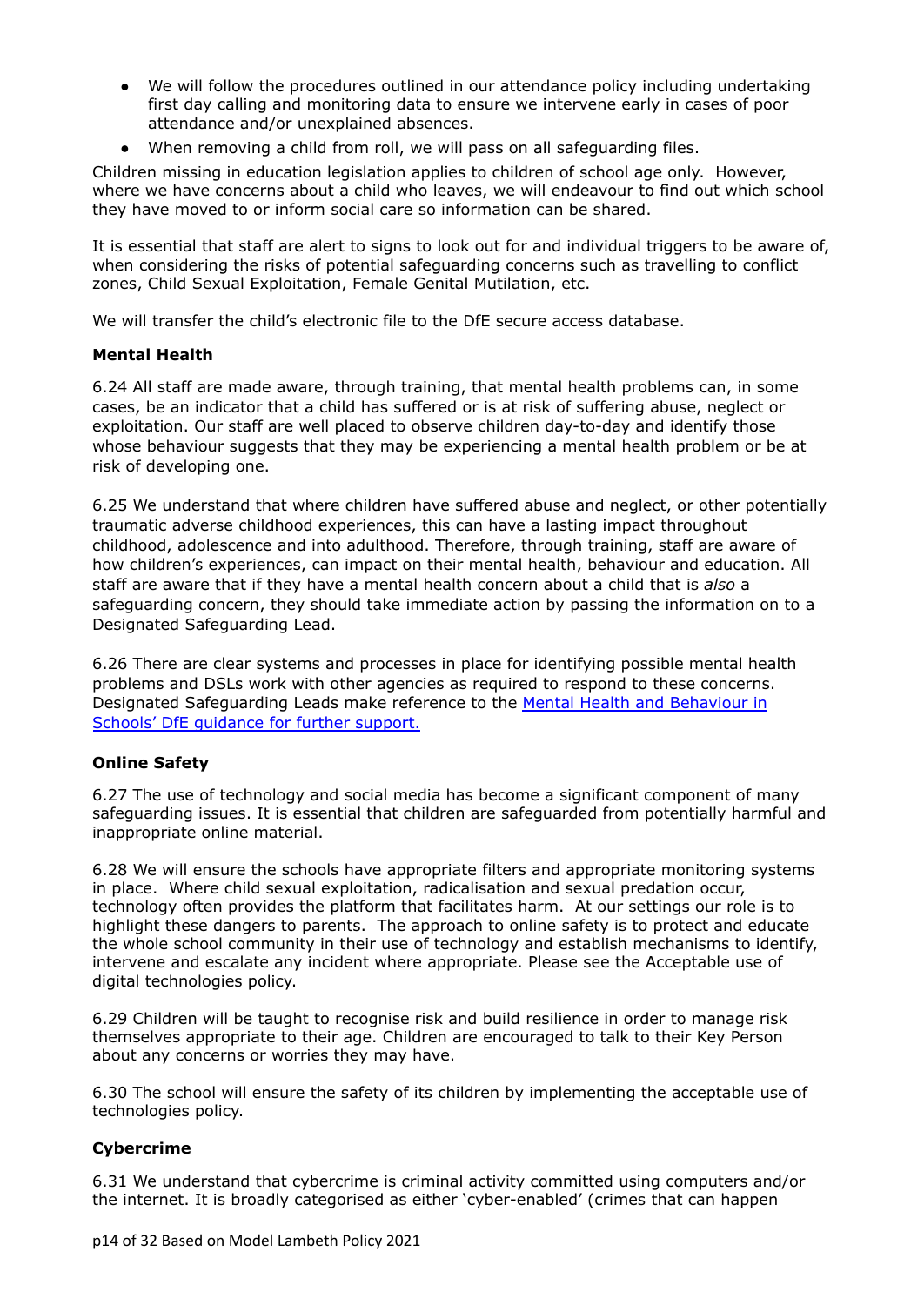off-line but are enabled at scale and at speed on-line) or 'cyber dependent' (crimes that can be committed only by using a computer).

6.32 If there are concerns about a child related to this, the DSL will consider a referral to the Cyber Choices [programme](https://nationalcrimeagency.gov.uk/what-we-do/crime-threats/cyber-crime/cyberchoices) which aims to intervene where young people are at risk of committing, or being drawn into, low level cyber-dependent offences and divert them to a more positive use of their skills and interests. It aims to intervene where young people are at risk of committing, or being drawn into, low level cybercrime.

# **Children with special educational needs and disabilities or physical health issues**

6.33 We recognise that children with special educational needs or disabilities (SEND) or certain health conditions can face additional safeguarding challenges such as

- **●** assumptions that indicators of possible abuse such as behaviour, mood and injury relate to the child's condition without further exploration;
- **●** these children being more prone to peer group isolation or bullying (including prejudice-based bullying) than other children;
- **●** the potential for children with SEND or certain medical conditions being disproportionately impacted by behaviours such as bullying, without outwardly showing any signs; and
- **●** communication barriers and difficulties in managing or reporting these challenges.

6.34 We work to address these additional challenges and consider extra pastoral support and attention for these children, along with ensuring any appropriate support for communication is in place.

Awareness of these additional barriers is reflected in the training for staff.

#### **Private Fostering**

6.34 Where we become aware that a child under the age of 16 (or 18 if disabled) is provided with care and accommodation by someone to whom they are not related in that person's home, they should raise this in the first instance with the Designated Safeguarding Lead. The school will notify the local authority of the circumstances, and the local authority will check that the arrangement is suitable and safe for the child.

The definition of a close-family member is:

- parent or step-parent (or someone who holds parental responsibility)
- grandparent
- aunt or uncle (whether related to the child by blood or through marriage)
- sibling (including half-siblings and step-siblings)
- anyone who holds a court order in relation to the child (for example, a residence order).

A person who is barred from regulated activity will themselves be committing an offence under the Children Act 1989 and under the Safeguarding Vulnerable Groups Act 2006 if they privately foster a child.

# **7. RECORDS AND INFORMATION SHARING**

7.1 If staff are concerned about the welfare or safety of any child at our school, they will record their concern in writing or on the agreed reporting form (Appendix A). Any concerns should be passed to the DSL without delay.

7.2 Any information recorded will be kept in a separate named file, in a secure cabinet if a paper system is used and not with the child's academic file. These files will be the responsibility of the DSL/Deputy. Child protection information will only be shared within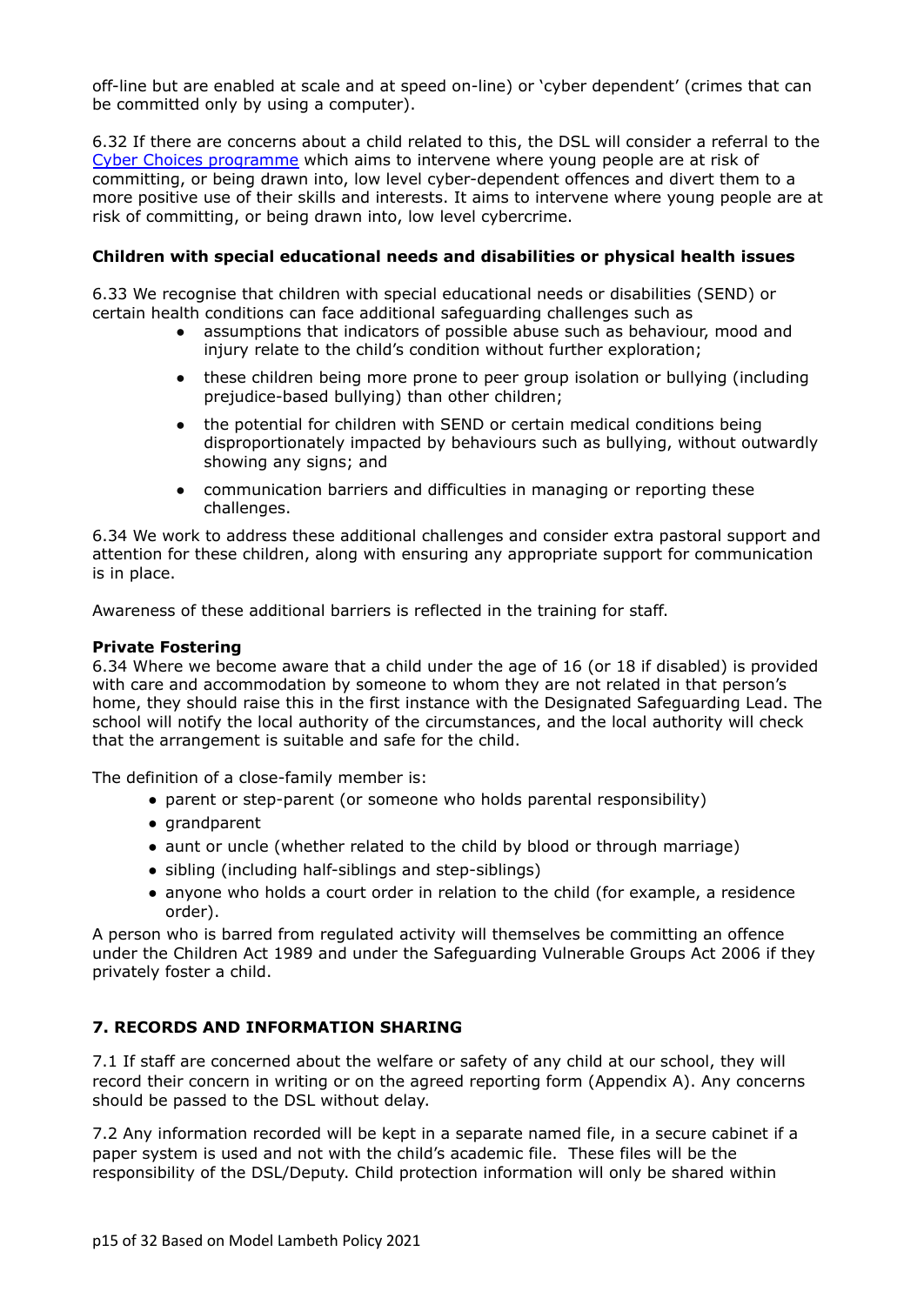school on the basis of 'need to know in the child's interests' and on the understanding that it remains strictly confidential.

7.3 Child protection information will be kept up to date. Each concern logged will include:

- **●** a clear and comprehensive summary of the concern;
- **●** details of how the concern was followed up and resolved;
- **●** a note of any action taken, decisions reached and the outcome.

Records of concern, copies of referrals, invitations to child protection conferences, core groups and reports will be stored on the child's file whether an electronic or paper system is used. All our safeguarding records will include; a chronology, contents front cover and will record significant events in the child's life.

7.4 When a child leaves our school, (including in year transfers) the Deputy DSL will make contact with the DSL at the new school and will ensure that the child protection file is forwarded to the receiving school. This will be within 5 days for an in-year transfer or within the first 5 days of the start of a new term. We recognise that not providing information as per the timescales can impact on the child's safety, welfare and educational outcomes.

7.5 We will retain evidence to demonstrate how the file has been transferred; this may be in the form of a written confirmation of receipt from the receiving school and/or evidence of recorded delivery.

7.6 Prior to a child leaving we will consider if it would be appropriate to share any additional information with the new school or college in advance to help them put in place the right support to safeguard this child.

7.7 Where a parent elects to remove their child from the school roll to home educate, the school will make arrangements to pass any safeguarding concerns to the Inclusion and Education Welfare Services within Lambeth.

# **8. PHYSICAL INTERVENTION / POSITIVE HANDLING / REASONABLE FORCE**

All staff (paid and voluntary) are expected to adhere to school policies and the code of conduct in respect of their contact with children and their families. Whilst it would be unrealistic and undesirable to preclude all physical contact between adults and children, staff should avoid placing themselves in a position where their actions might be open to criticism or misinterpretation. 'Reasonable force' is taken to mean 'using no more force than is necessary'. The use of force may involve either passive physical contact, such as standing between children or blocking a child's path, or active physical contact such as leading a child out of the classroom by holding their elbow. To reduce the occurrence of challenging behaviour and the need to use reasonable force, individual behaviour plans will be completed for more vulnerable children with the agreement of their parents/carers.

Our Use of Reasonable Force procedures are in line with DfE Guidance on the *Use of Reasonable Force (2013).*

Refer to our separate behaviour policy for further details on positive handling / restraint and the reasonable use of force.

# **9 CHANGING CHILDREN WHO HAVE WET CLOTHES THROUGH WATER PLAY**

Changing wet clothes, with or without the support from an adult can cause anxiety for some children, this can influence their perception of the activity and determine whether it is an enjoyable and positive experience. Being in a state of undress can also cause some children to feel vulnerable, particularly those who have experienced abuse, and cause them to misunderstand or misinterpret the actions of an adult. Staff are aware of this and sensitive to the child's feelings and needs. (Based on guidance from the NSPCC about changing for P.E.)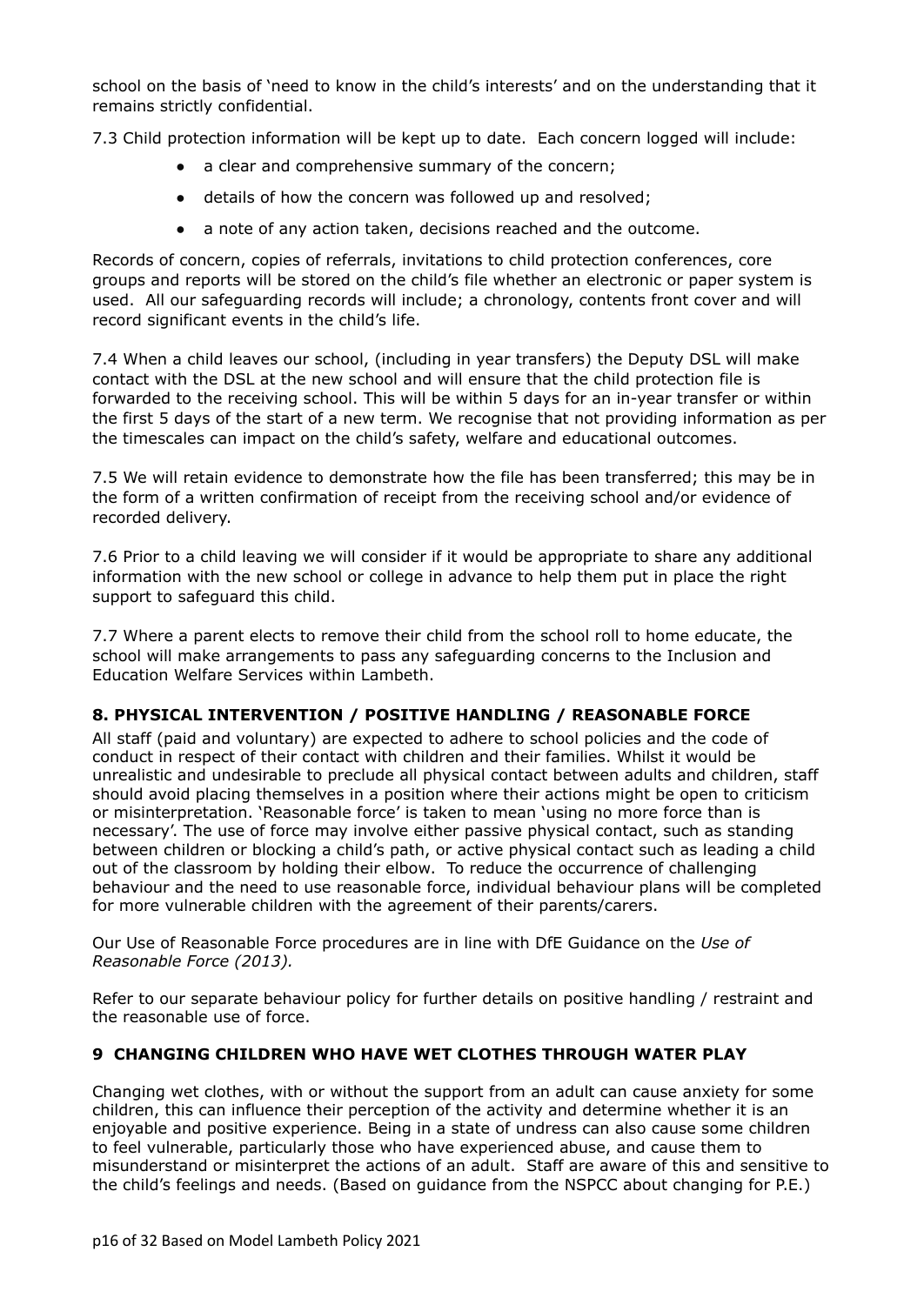# **10. INTIMATE CARE**

We aim to protect children from abuse and our staff from false allegations. If a child needs a change of clothes, a member of staff will do this in the designated space where they can be viewed by other members of staff. Where possible children will be encouraged to undress and dress themselves. As in the previous section, changing children can cause anxiety, particularly those who have experienced abuse, and may lead them to misunderstand or misinterpret the actions of an adult. If a nappy is changed the member of staff will inform a colleague. The changing areas can be seen by other members of staff whilst offering privacy to the child. We will obtain parents/carers permission to change children when needed. When changing involves removing underwear or a nappy this will be recorded to include the child's name, adult changing, date and time. This will be stored for one term and then shredded. See Retention and archiving schedule - Federation document. For some SEND children intimate care will be agreed as part of a care plan.

# **11 WORKING WITH PARENTS & CARERS**

11.1 We are committed to working in partnership with parents/carers to safeguard and promote the welfare of children and to support them to understand our statutory responsibilities in this area.

11.2 When new children join our school, parents and carers will be informed that we have a safeguarding policy. A copy will be provided to parents on request and is available on the school website. Parents and carers will be informed of our legal duty to assist our colleagues in other agencies with child protection enquiries and what happens should we have cause to contact Lambeth Integrated Referral Hub.

11.3 We are committed to working with parents positively, openly and honestly. We ensure that all parents are treated with respect, dignity and courtesy. We respect parents' rights to privacy and confidentiality and will not share sensitive information unless we have permission, or it is necessary to do so in order to safeguard a child from harm.

11.4 We will seek to share with parents any concerns we may have about their child *unless* by doing so we may place a child at increased risk of harm. A lack of parental engagement or agreement regarding the concerns the school has about a child will not prevent the DSL making a referral to Lambeth Integrated Referral Hub in those circumstances where it is appropriate to do so.

11.5 In order to keep children safe and provide appropriate care for them, the school requires parents to provide accurate and up to date information regarding:

- Full names and contact details of all adults with whom the child normally lives;
- Full names and contact details of all persons with parental responsibility (if different from above);
- Emergency contact details (if different from above);
- Full details of any other adult authorised by the parent to collect the child from school (if different from the above).

The School will retain this information on the pupil file. The school will only share information about children with adults who have parental responsibility for a child or where a parent has given permission and the school has been supplied with the adult's full details in writing.

11.6 We are working in partnership with Lambeth Met Police and Lambeth Children's Services to identify and provide appropriate support to children who have experienced domestic violence in their household; this scheme is called Operation Encompass. In order to achieve this, Lambeth Multi-Agency Safeguarding Hub will share police information of all domestic incidents where one of our children has been present with the DSL. On receipt of any information, the DSL will decide on the appropriate support the child requires, this could be silent or overt. We will record this information and store this information in accordance with the record keeping procedures outlined in this policy.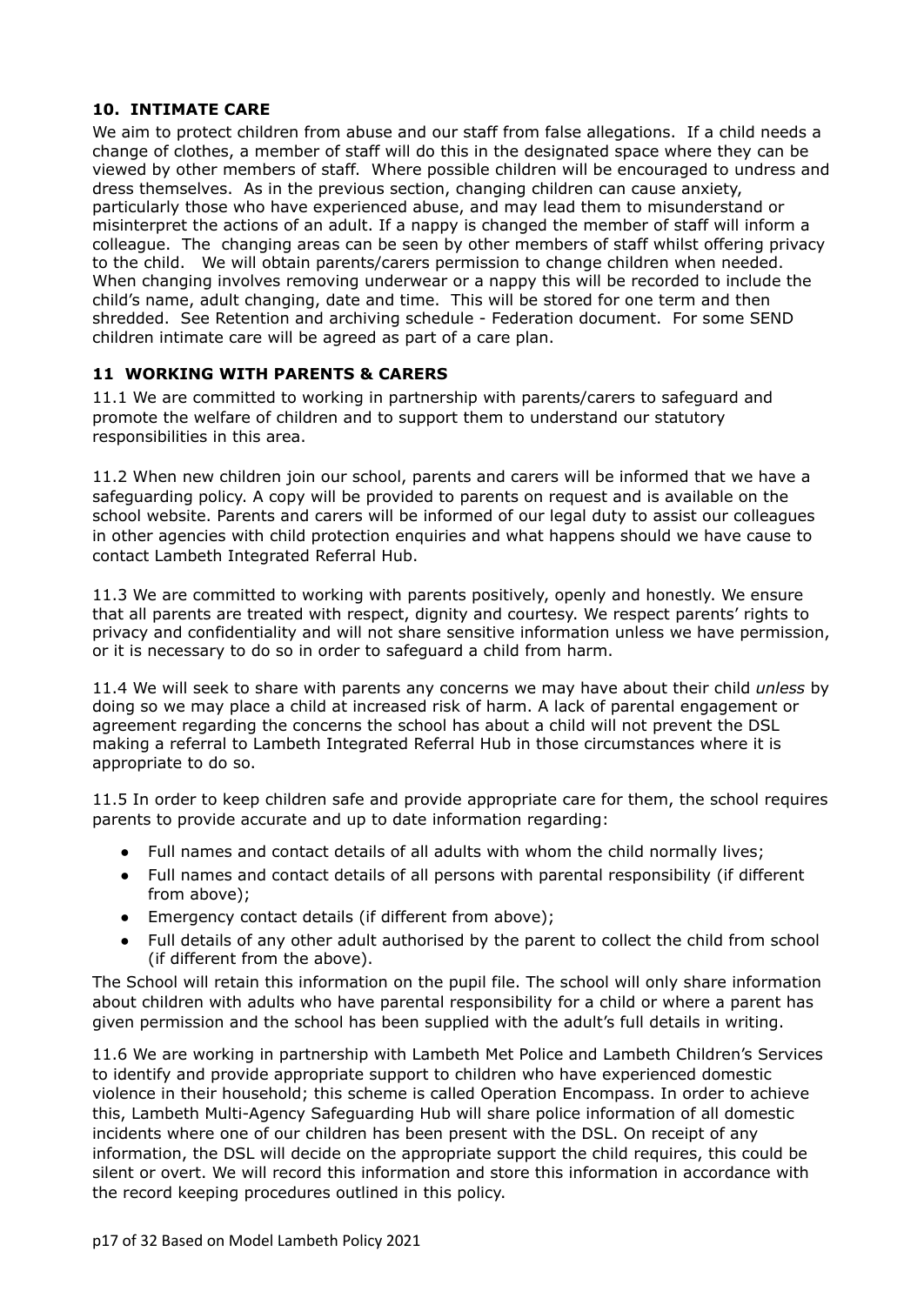# **12. CHILD PROTECTION CONFERENCES**

12.1 Children's Services will convene a Child Protection conference once a child protection enquiry under Section 47 of the Children Act 1989 has been undertaken and the child is judged to be at continuing risk of significant harm. A review conference will take place once a child has been made the subject of a Child Protection Plan in order to monitor the safety of the child and the required reduction in risk.

12.2 Staff members may be asked to attend a child protection conference or core group meetings on behalf of the school in respect of individual children. Usually the person representing the school at these meetings will be the DSL or Better Start Worker. In any event, the person attending will need to have as much relevant up to date information about the child as possible; any member of staff may be required to contribute to this process.

12.3 All reports for child protection conferences will be prepared in advance using the guidance provided by the Lambeth Safeguarding Children Partnership. The information contained in the report will be shared with parents before the conference as appropriate and will include information relating to the child's physical, emotional and intellectual development and the child's presentation at school. In order to complete such reports, all relevant information will be sought from staff working with the child in school.

12.4 Clearly child protection conferences can be upsetting for parents. We recognise that we are likely to have more contact with parents than other professionals involved. We will work in an open and honest way with any parent whose child has been referred to Children's Services or whose child is subject to a child protection plan. Our responsibility is to promote the protection and welfare of all children and our aim is to achieve this in partnership with our parents.

# **13. SAFER RECRUITMENT**

The Executive Headteacher and at least one member of the recruitment panel on the Governing Body must have attended training and passed the test - certificate lasts for 5 years. A number of key staff involved in recruitment are also trained. Those who have passed the test will undertake the ½ day refresher training offered by Lambeth Schools HR after 5 years. Safer recruitment online training is also available from the NSPCC (4 hrs @£30).

*Records of training are detailed on the Training Poster which is displayed at the school and children's centres.*

13.1 We will ensure that the Executive Headteacher and at least one member of the Governing Body have completed appropriate safer recruitment training. At all times the Headteacher and Governing Body will ensure that safer recruitment practices are followed in accordance with the requirements of *'Keeping Children Safe in Education'*, DfE (2021). At least one person involved in conducting an interview will have received safer recruitment training.

13.2 We will use the recruitment and selection process to deter and prevent people who are unsuitable to work with children from applying for or securing employment, or volunteering opportunities.

13.3 We require details of a candidate's present (or last) employment and reason for leaving; full employment history, (since leaving school, including education, employment and voluntary work) including reasons for any gaps in employment and evidence of original academic certificates. We do not accept testimonials and insist on taking up references prior to interview. We will question the contents of application forms if we are unclear about them, and shortlisted candidates will be asked to complete a self-declaration of their criminal record or information that would make them unsuitable to work with children.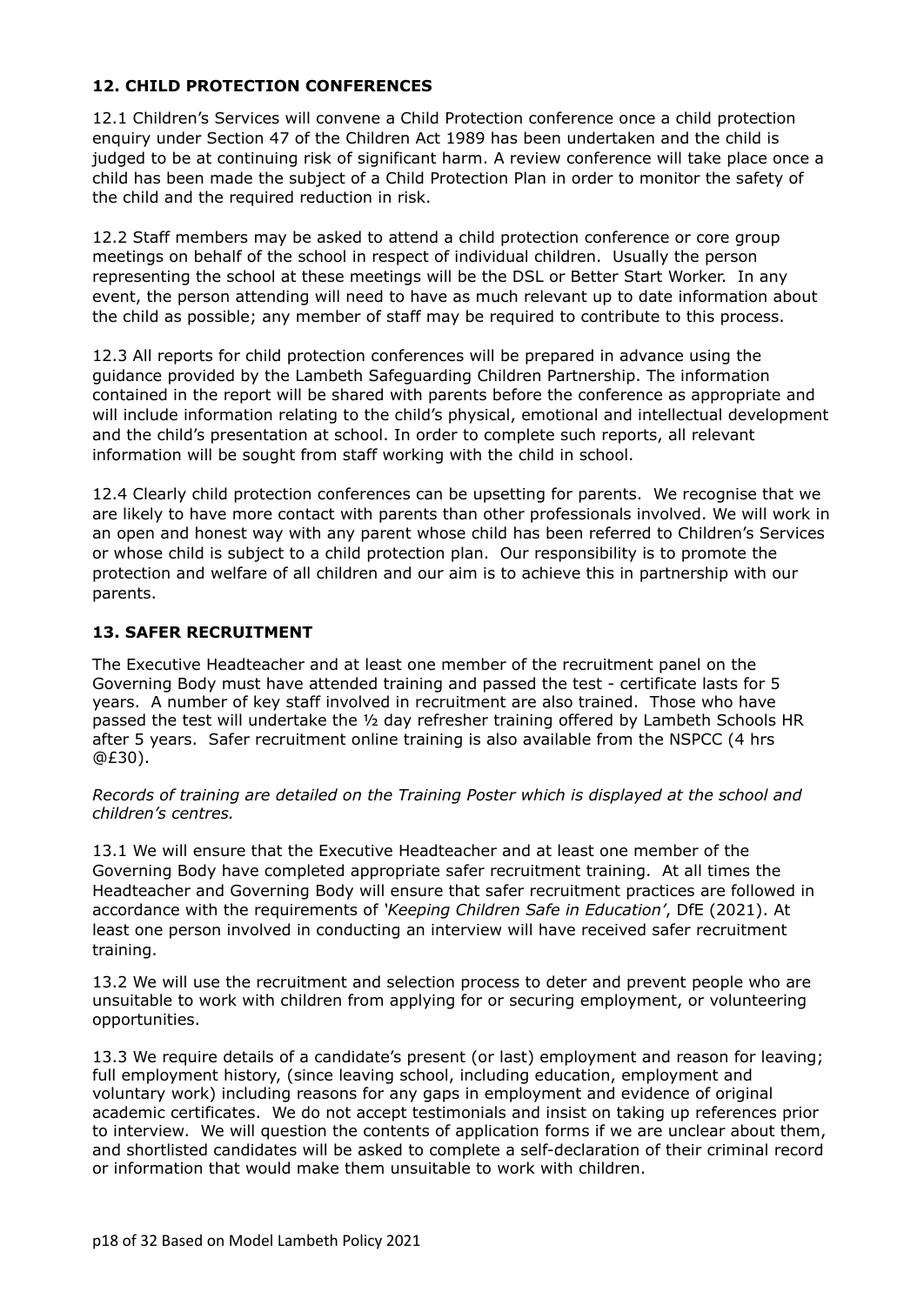13.4 We use a range of selection techniques to identify the most suitable person for the post. Structured questions are agreed by the interview panel and any potential areas of concern are explored to determine the applicant's suitability to work with children.

13.5 We will undertake Disclosure and Barring Service checks and other pre-employment checks as outlined in *'Keeping Children Safe in Education'* to ensure we are recruiting and selecting the most suitable people to work with our children.

13.6 We will maintain a Single Central Register (SCR) of all safer recruitment checks carried out in line with statutory requirements. A senior member of staff will check the SCR regularly to ensure that it meets statutory requirements.

13.7 We recognise that safer recruitment is not just about carrying out the right DBS checks and is not limited to recruitment procedures. Therefore, we understand the importance of continuous vigilance, maintaining an environment that deters and prevents abuse and challenges inappropriate behaviour. Further information about all of these processes can be found in our Recruitment and Selection policy.

# **14. SAFER WORKING PRACTICE**

14.1 All adults who come into contact with our children have a duty of care to safeguard and promote their welfare. There is a legal duty placed upon us to ensure that all adults who work with or on behalf of our children are competent, confident and safe to do so.

14.2 All staff will be provided with a copy of our school's code of conduct at induction. They will be expected to know our school's Code of Conduct and policy for positive handling and carry out their duties in accordance with this advice. There will be occasions when some form of physical contact is inevitable, for example if a child has an accident or is hurt or is in a situation of danger to themselves or others around them. However, at all times the agreed policy for safe restraint must be adhered to.

14.3 If staff, visitors, volunteers or parent helpers are working with children alone they will, wherever possible, be visible to other members of staff. They will be expected to inform another member of staff of their whereabouts in school, who they are with and for how long. Doors, ideally, should have a clear glass panel in them and be left open.

14.4 Guidance about acceptable conduct and safe practice will be given to all staff and volunteers during induction. These are sensible steps that every adult should take in their daily professional conduct with children. This advice can be found in ['Guidance](https://saferrecruitmentconsortium.org/) for Safer Working Practices for Adults who work with Children and Young People in [Education](https://saferrecruitmentconsortium.org/) Settings' (May 2019). All staff and volunteers are expected to carry out their work in accordance with this guidance and will be made aware that failure to do so could lead to disciplinary action.

# **15. MANAGING ALLEGATIONS AGAINST STAFF & VOLUNTEERS ETC.**

# **Allegations that may meet the harms threshold**

15.1 Our aim is to provide a safe and supportive environment which secures the wellbeing and very best outcomes for the children at our school. We do recognise that sometimes the behaviour of adults may lead to an allegation of abuse being made.

15.2 Allegations sometimes arise from a differing understanding of the same event, but when they occur, they are distressing and difficult for all concerned. We also recognise that many allegations are genuine and there are some adults who deliberately seek to harm or abuse children. We work to the thresholds for harm as set out in *'Working Together to Safeguard Children' (*2018) and *'Keeping Children Safe in Education'*, DfE (2021) below. An allegation may relate to a person who works / volunteers with children who has:

**●** behaved in a way that has harmed a child, or may have harmed a child and/or;

p19 of 32 Based on Model Lambeth Policy 2021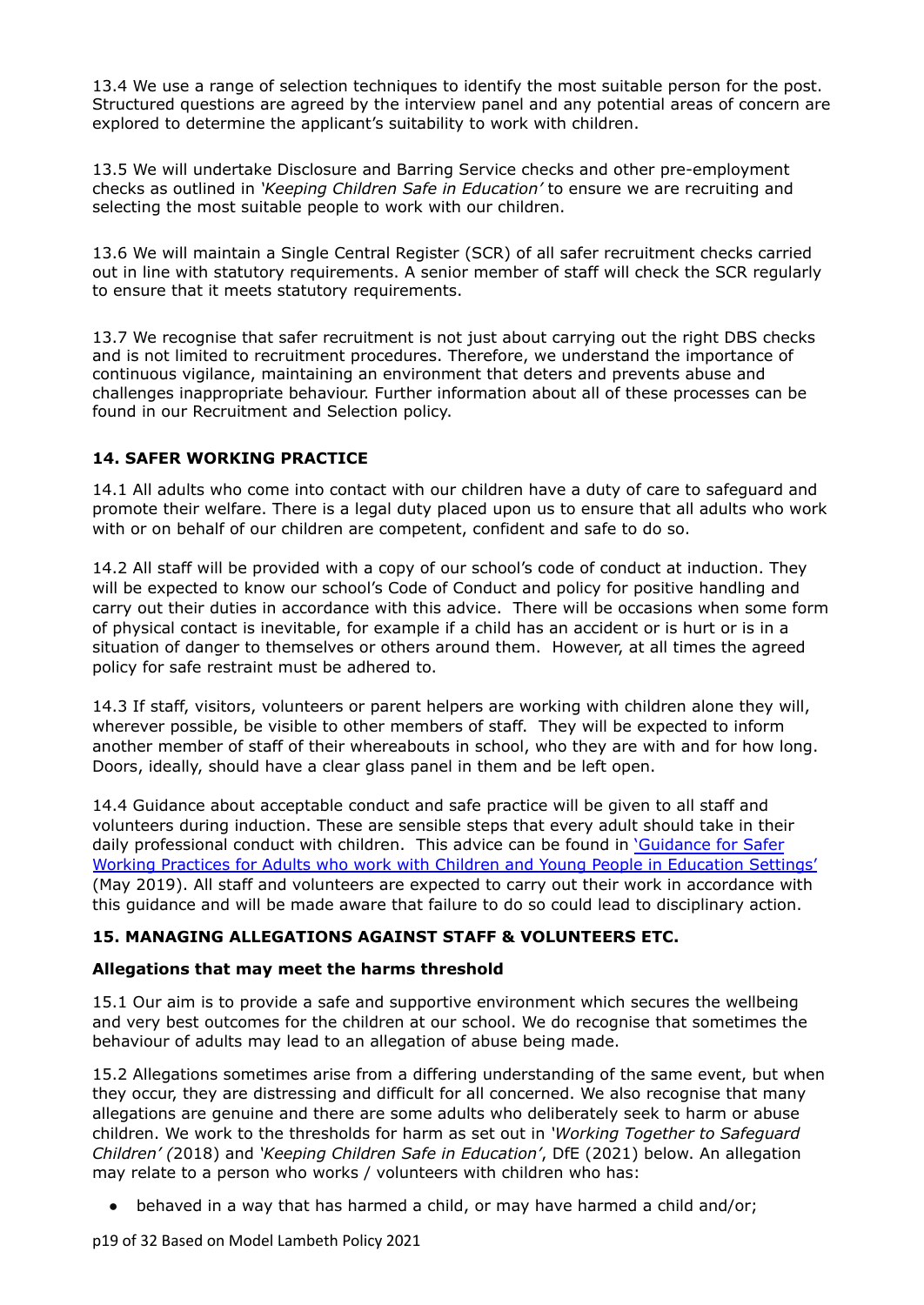- **●** possibly committed a criminal offence against or related to a child and/or;
- **●** behaved towards a child or children in a way that indicates he or she may pose a risk of harm to children; and/or
- **●** behaved or may have behaved in a way that indicates they may not be suitable to work with children.

The  $4<sup>th</sup>$  bullet point above recognises circumstances where a member of staff (including supply teachers) or volunteer is involved in an incident outside of school which did not involve children but could have an impact on their suitability to work with children; this is known as transferable risk.

15.3 We recognise our responsibility to report / refer allegations or behaviours of concern and / or harm to children by adults in positions of trust who are not employed by the School to the LADO service directly at lado@lambeth.gov.uk These are adults such as those in the voluntary sector, taxi drivers, escorts, and fosters carers.

15.4 We will take all possible steps to safeguard our children and to ensure that the adults in our school are safe to work with children. When concerns arise, we will always ensure that the procedures outlined in Part 4 of *'Keeping Children Safe in Education'*, DfE (2021) are adhered to and will seek appropriate advice. The first point of contact for schools regarding concerns and/ or allegation issues (including for supply teachers) is via the Local Authority Designated Officer on 020 7926 4679. Following advice, the LADO referral form should be completed and sent to [lado@lambeth.gov.uk](mailto:lado@lambeth.gov.uk)

See Appendix 4 for further details.

15.5 If an allegation is made or information is received about *any* adult who works/ volunteer in our setting which indicates that they may be unsuitable to work / volunteer with children, the member of staff receiving the information should inform the Executive Headteacher or Head of School immediately. This includes concerns relating to agency and supply staff and volunteers. Should an allegation be made against the Executive Headteacher, this will be reported to the Chair of Governors. In the event that neither the Executive Headteacher, Head of School or Chair of Governors is not contactable on that day, the information must be passed to and dealt with by either the member of staff acting as Headteacher or the Vice Chair of Governors.

15.6 The Executive Headteacher, Head of School or Chair of Governors will seek advice from the LADO within one working day. No member of staff or the governing body will undertake further investigations before receiving advice from the LADO.

15.7 When using a supply agency, we inform the agency of our process for managing allegations against staff and keep them up to date with any policy developments. Where concerns are raised about an individual and the school is not their employer, we recognise that we still have responsibility to ensure allegations are dealt with properly. In order to achieve this, we will liaise with relevant parties including the LADO to determine a suitable outcome. Whilst the supply agency should be fully involved and co-operate with any enquiries from the LADO, police and/or children's services, we recognise that the School will usually take the lead in conducting an investigation as we have direct access to any affected children and other school staff to collect the facts.

15.8 Any member of staff or volunteer who does not feel confident to raise their concerns with the Executive Headteacher, Head of School or Chair of Governors should contact the LADO directly via email to [lado@lambeth.gov.uk](mailto:lado@lambeth.gcsx.gov.uk)

15.9 Further information and guidance, forms, leaflets and the Allegations against Persons who Work/Volunteer with Children Procedures are found on the Lambeth Safequarding Children [Partnership](https://www.lambethsaferchildren.org.uk/lado-referrals) Website. Further national guidance can be found at: [Advice](https://www.gov.uk/whistleblowing) on [whistleblowing](https://www.gov.uk/whistleblowing). The NSPCC [whistleblowing](https://www.gov.uk/government/news/home-office-launches-child-abuse-whistleblowing-helpline) helpline is also available for staff who do not feel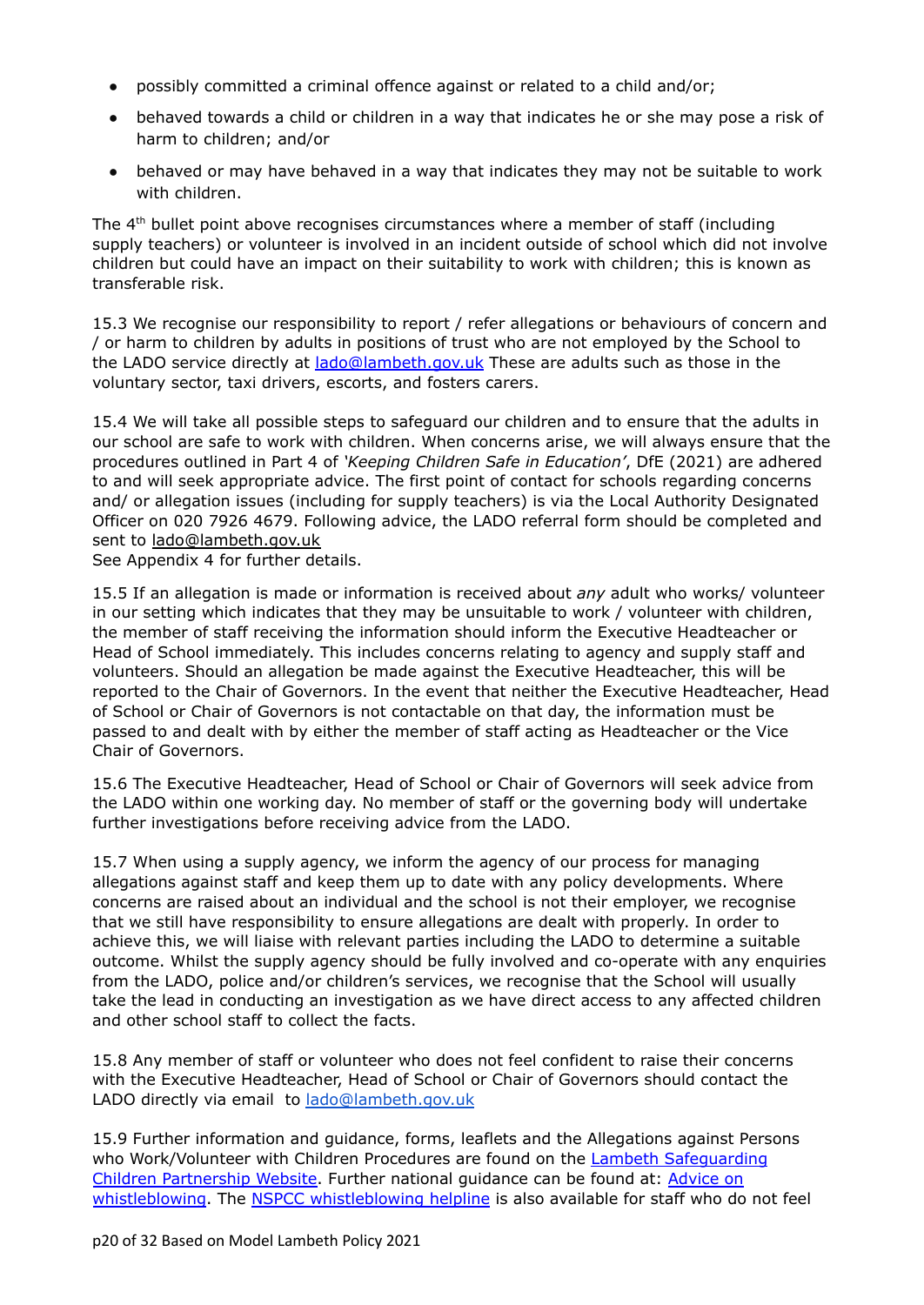able to raise concerns regarding child protection failures internally. Staff can call: 0800 028 0285 – line is available from 8:00am to 8:00pm, Monday to Friday or via e-mail: [help@nspcc.org.uk](mailto:help@nspcc.org.uk).

15.10 The School has a legal duty to refer to the Disclosure and Barring Service anyone who has harmed, or poses a risk of harm, to a child, or if there is reason to believe the member of staff has committed one of a number of listed offences, and who has been removed from working (paid or unpaid) in regulated activity, or would have been removed had they not left. The DBS will consider whether to bar the person. If these circumstances arise in relation to a member of staff at our school, a referral will be made as soon as possible after the resignation or removal of the individual in accordance with advice from the LADO and/or HR. The School must also consider whether to refer the case to the Secretary of State (via the Teaching Regulation Agency) if a teacher is dismissed or the setting ceases to use the services of a teacher because of serious misconduct, or might have dismissed them or ceased to use their services had they not left first.

# **Concerns that do not meet the harm threshold**

15.11 The term 'low-level' concern does not mean that it is insignificant, it means that the behaviour towards a child does not meet the thresholds as stated above. In Lambeth the 'low level' concern process is to consult with the Senior Safeguarding Manager on 020 7926 4679 or [mbentil@lambeth.gov.uk](mailto:mbentil@lambeth.gov.uk) . We promote an open and transparent culture in which all concerns about all adults working in or on behalf of the school (including supply teachers, volunteers and contractors) are dealt with promptly and appropriately.

15.12 We will be advised by the Senior Safeguarding Manager and/or HR to ensure we address unprofessional behaviour and support the individual to correct it at an early stage. We will ensure that staff are aware when they should self-refer, where, for example, they have found themselves in a situation which could be misinterpreted, might appear compromising to others, and/or on reflection they believe they have behaved in such a way that they consider falls below the expected professional standards.

15.13 We understand the importance of recording low-level concerns and the actions taken in light of these being reported. The records are kept confidential and stored securely. We will review the records we hold to identify potential patterns and take action.

15.14 We recognise that low level concerns should not be included in references unless they relate to issues which would normally be included in a reference, for example, misconduct or poor performance. However, where a low-level concern (or group of concerns) has met the threshold for referral to the LADO and found to be substantiated, it should be referred to in a reference.

# **16. USE OF PREMISES FOR NON-SCHOOL ACTIVITIES**

16.1 Where we hire or rent out our facilities/premises to organisations or individuals (for example to community groups, sports associations, and service providers to run community or extra-curricular activities) we ensure that appropriate arrangements are in place to keep children safe.

16.2 We will seek assurances that the body concerned has appropriate safeguarding and child protection policies and procedures in place (including inspecting these as needed). Safeguarding requirements are included in any transfer of control agreement (i.e. lease or hire agreement), as a condition of use and occupation of the premises; and that failure to comply with this would lead to termination of the agreement.

# **17 OTHER RELEVANT POLICIES**

17.1 To underpin the values and ethos of our school and our intent to ensure that children at our school are appropriately safeguarded the following policies are also included under our safeguarding umbrella: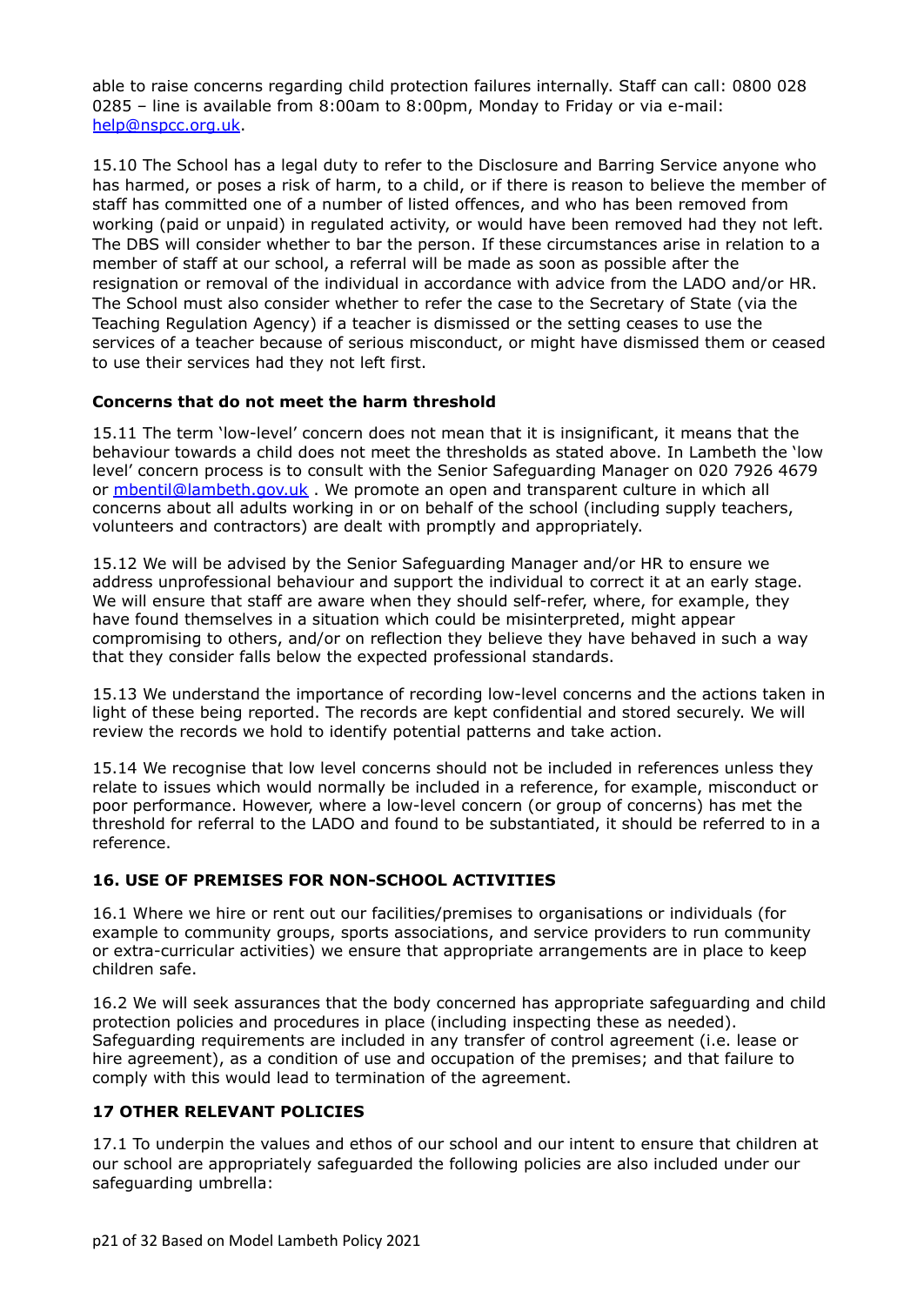- Acceptable use of digital technology
- Accident & first aid
- Attendance
- Behaviour
- Code of Conduct Staff
- Collection of children
- Critical incident and emergency planning
- Data protection
- Drug education and safety
- Educational visits checklist
- Equality, diversity and community cohesion
- Health and safety
- Looked after children
- Lost child
- Sick child
- Supporting children at school with medical conditions
- *●* Recruitment procedures
- Whistleblowing

# **18. STATUTORY FRAMEWORK**

This policy has been devised in accordance with the following legislation and guidance:

- Working Together to [Safeguard](https://www.gov.uk/government/publications/working-together-to-safeguard-children--2) Children DfE (July 2018)
- Keeping Children Safe in [Education](https://www.gov.uk/government/publications/keeping-children-safe-in-education--2) DfE (2021)
- [Guidance](https://www.saferrecruitmentconsortium.org/GSWP%20Sept%202019.pdf) for Safer Working Practices for Adults who work with Children and Young People in [Education](https://www.saferrecruitmentconsortium.org/GSWP%20Sept%202019.pdf) Settings (May 2019)
- What to do if you're [worried](https://www.gov.uk/government/uploads/system/uploads/attachment_data/file/419604/What_to_do_if_you_re_worried_a_child_is_being_abused.pdf) a child is being abused DfE (March 2015)
- Information sharing: advice for practitioners providing [safeguarding](https://www.gov.uk/government/uploads/system/uploads/attachment_data/file/721581/Information_sharing_advice_practitioners_safeguarding_services.pdf) services DfE (July 2018)
- The Prevent duty: [Departmental](https://assets.publishing.service.gov.uk/government/uploads/system/uploads/attachment_data/file/439598/prevent-duty-departmental-advice-v6.pdf) advice for schools and childcare providers DfE (June 2015)
- Mandatory Reporting of Female Genital Mutilation- procedural [information](https://www.gov.uk/government/publications/mandatory-reporting-of-female-genital-mutilation-procedural-information) Home Office (December 2015)
- Sexual violence and sexual [harassment](https://www.gov.uk/government/uploads/system/uploads/attachment_data/file/719902/Sexual_violence_and_sexual_harassment_between_children_in_schools_and_colleges.pdf) between children in schools and colleges DfE (July [2021\)](https://www.gov.uk/government/uploads/system/uploads/attachment_data/file/719902/Sexual_violence_and_sexual_harassment_between_children_in_schools_and_colleges.pdf)
- Child sexual [exploitation:](https://www.gov.uk/government/publications/child-sexual-exploitation-definition-and-guide-for-practitioners) guide for practitioners DFE (February 2017)
- [Teaching](https://www.gov.uk/government/publications/teaching-online-safety-in-schools) online safety in school DfE (June 2019)
- **Mental Health and [Behaviour](https://www.gov.uk/government/publications/mental-health-and-behaviour-in-schools--2) in Schools DfE (November 2018)**
- Data [protection:](https://www.gov.uk/government/publications/data-protection-toolkit-for-schools) toolkit for schools DfE (September 2018)
- [Promoting](https://www.gov.uk/government/publications/virtual-school-head-role-extension-to-children-with-a-social-worker) the education of children with a social worker (June 2021) (June 2021)
- Preventing youth violence and gang [involvement](https://www.gov.uk/government/publications/advice-to-schools-and-colleges-on-gangs-and-youth-violence)
- Criminal [exploitation](https://www.gov.uk/government/publications/criminal-exploitation-of-children-and-vulnerable-adults-county-lines) of children and vulnerable adults: county lines
- [Relationships](https://assets.publishing.service.gov.uk/government/uploads/system/uploads/attachment_data/file/908013/Relationships_Education__Relationships_and_Sex_Education__RSE__and_Health_Education.pdf) Education, Relationships and Sex Education (RSE) and Health Education
- https://www.lambethsaferchildren.org.uk/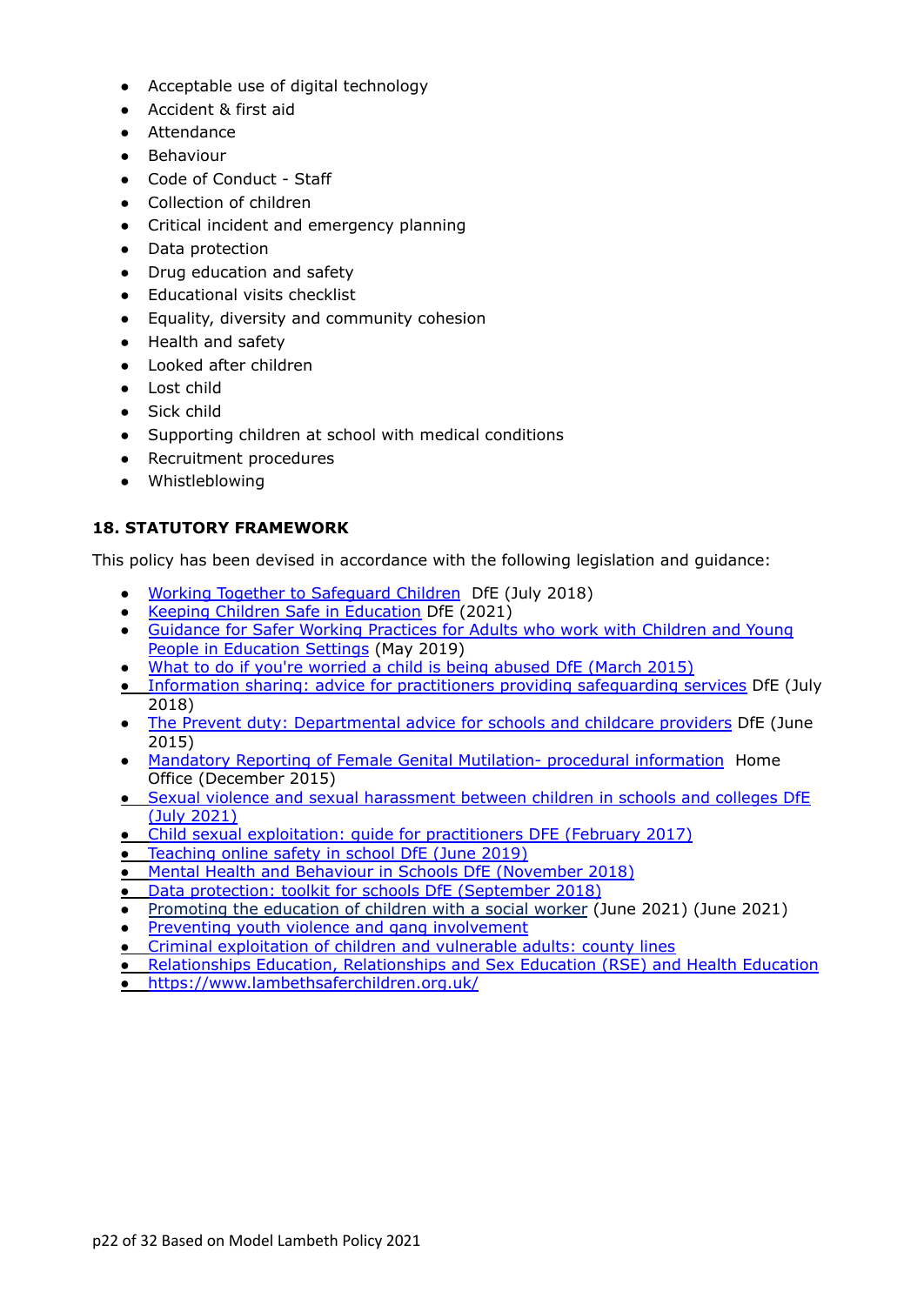# **Appendix A: Recording Form for Safeguarding Concerns**

LAMBETH NURSERY SCHOOLS' FEDERATION **Safeguarding Children and Child Protection Procedures**

# **Concerns form and HISTORY Record details of concerns you have about a child's welfare.**

| Name of child causing concern:<br>x     |  |
|-----------------------------------------|--|
| dob:<br>x                               |  |
| Start date:<br>x                        |  |
| Date and time of incident:<br>x         |  |
| Name of person recording incident:<br>x |  |
| Name of key person:<br>x                |  |

Details (continue overleaf if necessary):

Action taken (this MUST include informing a designated safeguarding lead - Rachel Hedley, HOS or Better Start Area Manager):

Further action taken by the designated safeguarding lead regarding the initial incident:

Ongoing HISTORY relating to this child/family (please date and initial entries clearly):

# **Appendix B: Responding to disclosures of abuse**

- Always stop and listen to someone who wants to tell you about incidents or suspicions of abuse, without displaying shock and disbelief
- Take the child seriously. Always assume that he/she is telling the truth
- Do not promise confidentiality; you have a duty to refer to the designated senior person for child protection concerns
- Do reassure and alleviate guilt
- For example you could say; "you are not to blame."
- "You have done the right thing to tell someone."
- Do not ask leading questions
- For example, "What did she do next?" (this assumes that she did), or "did he touch your private part".
- In cases where criminal proceedings occur, such questioning can cause evidence to become invalid
- Do not ask the child to repeat the incident for another member of staff
- The child may well have to tell the story again, and to do so repeatedly will cause undue stress.
- End by summarising what has been said and what action has been agreed
- Be clear about what you intend to do next
- Discuss your concern/disclosure with the designated child protection person at the school
- Record carefully what has been said and what actions have been agreed.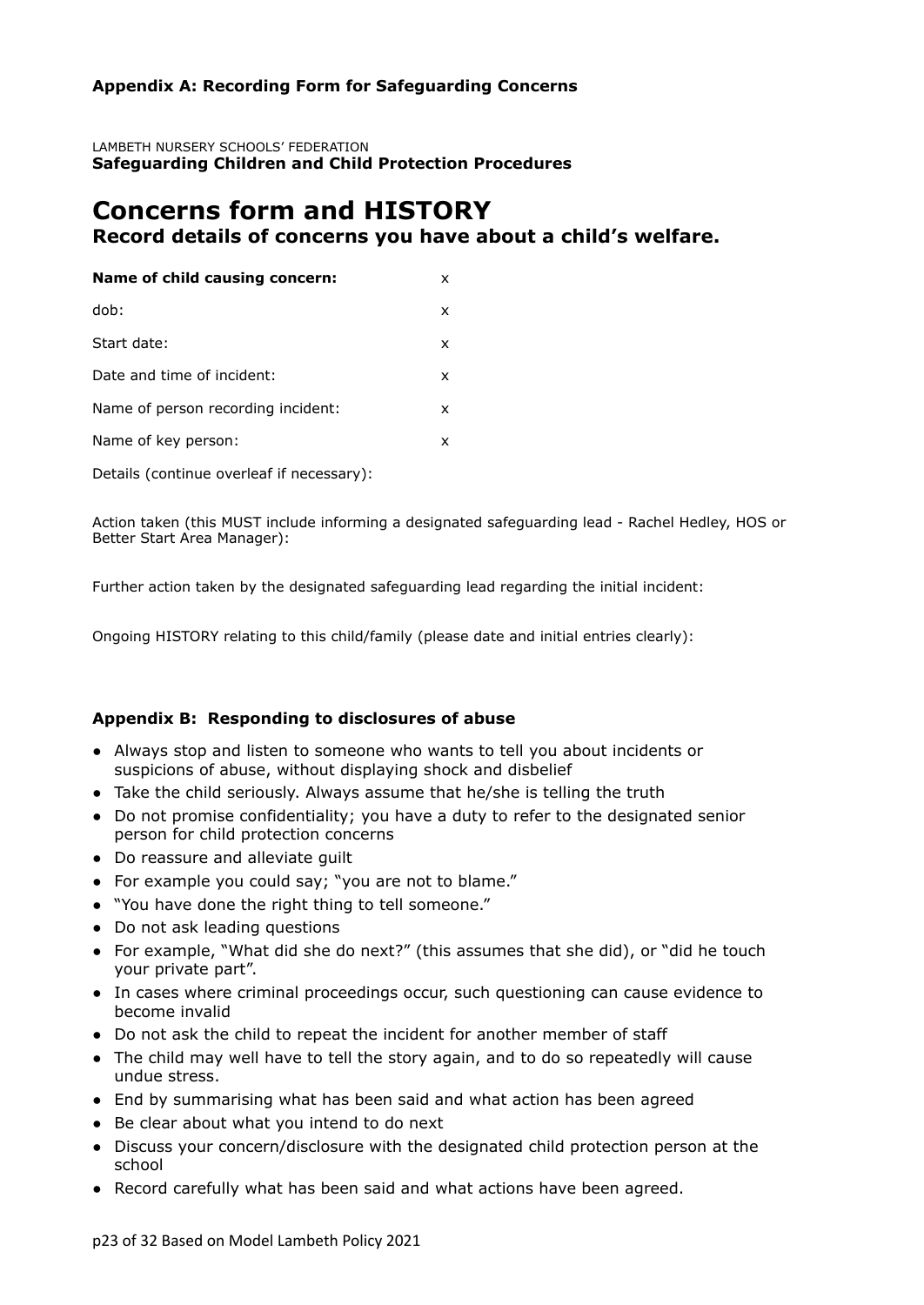# **Appendix C - Types of Abuse and their Symptoms**

# **I. Physical abuse**

Physical abuse may involve hitting, shaking, throwing, poisoning, burning or scalding, drowning, suffocating, or otherwise causing physical harm to a child. Physical harm may also be caused when a parent fabricates the symptoms of, or deliberately induces, illness in a child.

| <b>Physical abuse indicators</b>                                                                                                                                                                                                                                                                                                                           |                                                                                                                                                                                                                                                                                                               |
|------------------------------------------------------------------------------------------------------------------------------------------------------------------------------------------------------------------------------------------------------------------------------------------------------------------------------------------------------------|---------------------------------------------------------------------------------------------------------------------------------------------------------------------------------------------------------------------------------------------------------------------------------------------------------------|
| Physical indicators                                                                                                                                                                                                                                                                                                                                        | Behavioural indicators                                                                                                                                                                                                                                                                                        |
| Unexplained injuries - bruises /<br>abrasions / lacerations<br>The account of the accident may be vague<br>l۰<br>or may vary from one telling to another.<br>Unexplained burns<br>I۰<br>Regular occurrence of unexplained injuries<br>I۰<br>Most accidental injuries occur on parts of<br>l٠<br>the board where the skin passes over a<br>bony protrusion. | Withdrawn or aggressive behavioural<br>extremes<br>Uncomfortable with physical contact<br>Seems afraid to go home<br>Complains of soreness or moves<br>uncomfortably<br>Wears clothing inappropriate for the<br>I۰<br>weather, in order to hide a mark.<br>The interaction between the child and its<br>carer |

# **II. Neglect**

Neglect is the persistent failure to meet a child's basic physical and / or psychological needs, likely to result in the serious impairment of the child's health or development.

Neglect may involve a parent failing to:

- provide adequate food, clothing and shelter
- protect a child from physical and emotional harm or danger
- ensure adequate supervision (including the use of inadequate care-givers)
- ensure access to appropriate medical care or treatment.

It may also include neglect of, or unresponsiveness to, a child's basic emotional needs.

|    | <b>Neglect indicators</b>      |                                         |
|----|--------------------------------|-----------------------------------------|
|    | Physical indicators            | Behavioural indicators                  |
|    | Unattended medical need        | Poor social relationships               |
|    | Underweight or obesity         | Indiscriminate friendliness             |
|    | Recurrent infection            | Poor concentration                      |
|    | Unkempt dirty appearance       | Low self-esteem                         |
|    | Smelly                         | Regularly displays fatigue or lethargic |
| ١o | Inadequate / unwashed clothes  | Frequently falls asleep in class        |
| I۰ | Consistent lack of supervision | Frequent unexplained absences           |
|    | Consistent hunger              |                                         |
|    | Inappropriately dressed        |                                         |

# **III. Emotional abuse**

Emotional abuse is the persistent emotional maltreatment of a child such as to cause severe and persistent effects on the child's emotional development, and may involve:

- Conveying to children that they are worthless or unloved, inadequate, or valued only insofar as they meet the needs of another person;
- Imposing age or developmentally inappropriate expectations on children. These may include interactions that are beyond the child's developmental capability, as well as overprotection and limitation of exploration and learning, or preventing the child participating in normal social interaction;
- Seeing or hearing the ill-treatment of another;
- Serious bullying, causing children frequently to feel frightened or in danger, or the exploitation or corruption of children.

# **Emotional abuse indicators**

p24 of 32 Based on Model Lambeth Policy 2021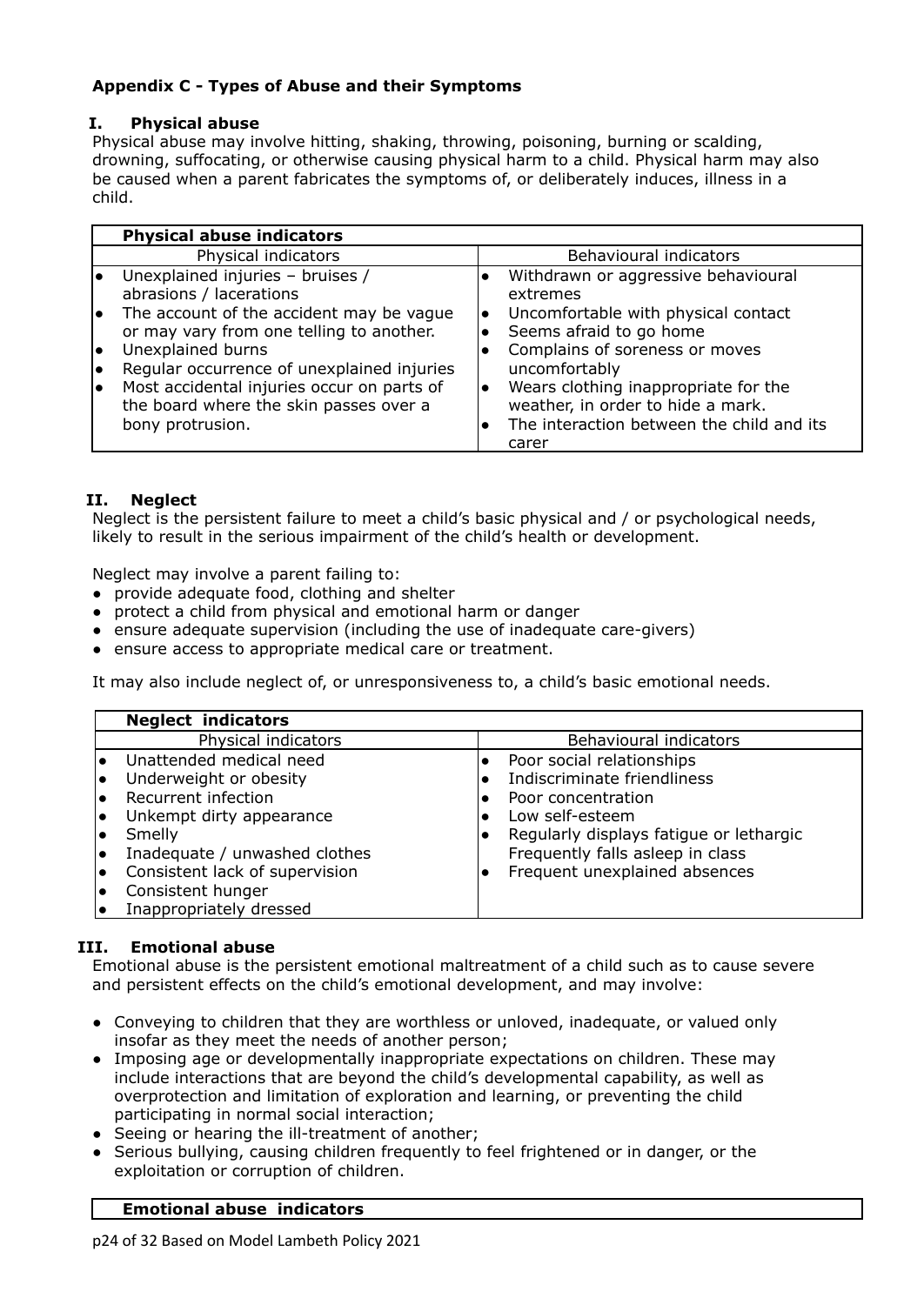| Physical indicators                                                                                                                                                                                                                              | Behavioural indicators                                                                                                            |
|--------------------------------------------------------------------------------------------------------------------------------------------------------------------------------------------------------------------------------------------------|-----------------------------------------------------------------------------------------------------------------------------------|
| Poor attachment relationship<br>Í.<br>Unresponsive / neglectful behaviour<br>١o<br>towards the child's emotional needs<br>Persistent negative comments about the<br>I۰<br>child<br>Inappropriate or inconsistent expectations<br>I۰<br>Self-harm | Low self-esteem<br>Unhappiness, anxiety<br>Withdrawn, insecure<br>Attention seeking<br>Passive or aggressive behavioural extremes |

# **IV. Sexual abuse**

Sexual **abuse**: involves forcing or enticing a child or young person to take part in sexual activities, not necessarily involving a high level of violence, whether or not the child is aware of what is happening. The activities may involve physical contact, including assault by penetration (for example rape or oral sex) or non-penetrative acts such as masturbation, kissing, rubbing and touching outside of clothing. They may also include non-contact activities, such as involving children in looking at, or in the production of, sexual images, watching sexual activities, encouraging children to behave in sexually inappropriate ways, or grooming a child in preparation for abuse (including via the internet). Sexual abuse is not solely perpetrated by adult males. Women can also commit acts of sexual abuse, as can other children.

|    | Sexual abuse indicators                                   |                                                                                          |
|----|-----------------------------------------------------------|------------------------------------------------------------------------------------------|
|    | Physical indicators                                       | Behavioural indicators                                                                   |
|    | Sign of blood / discharge on the child's<br>underclothing | Sexually proactive behaviour or knowledge<br>that is incompatible with the child's age & |
|    | Awkwardness in walking / sitting                          | understanding                                                                            |
|    | Pain or itching - genital area                            | Drawings & or written work that is sexually                                              |
|    | Bruising, scratching, bites on the inner                  | explicit                                                                                 |
|    | thighs / external genitalia                               | Self-harm / Suicide attempts                                                             |
|    | Self-harm                                                 | Running away                                                                             |
| I۰ | Eating disorders                                          | Substance abuse                                                                          |
| I۰ | Enuresis / encopresis                                     | Significant devaluing of self                                                            |
| I۰ | Sudden weight loss or gain                                | Loss of concentration                                                                    |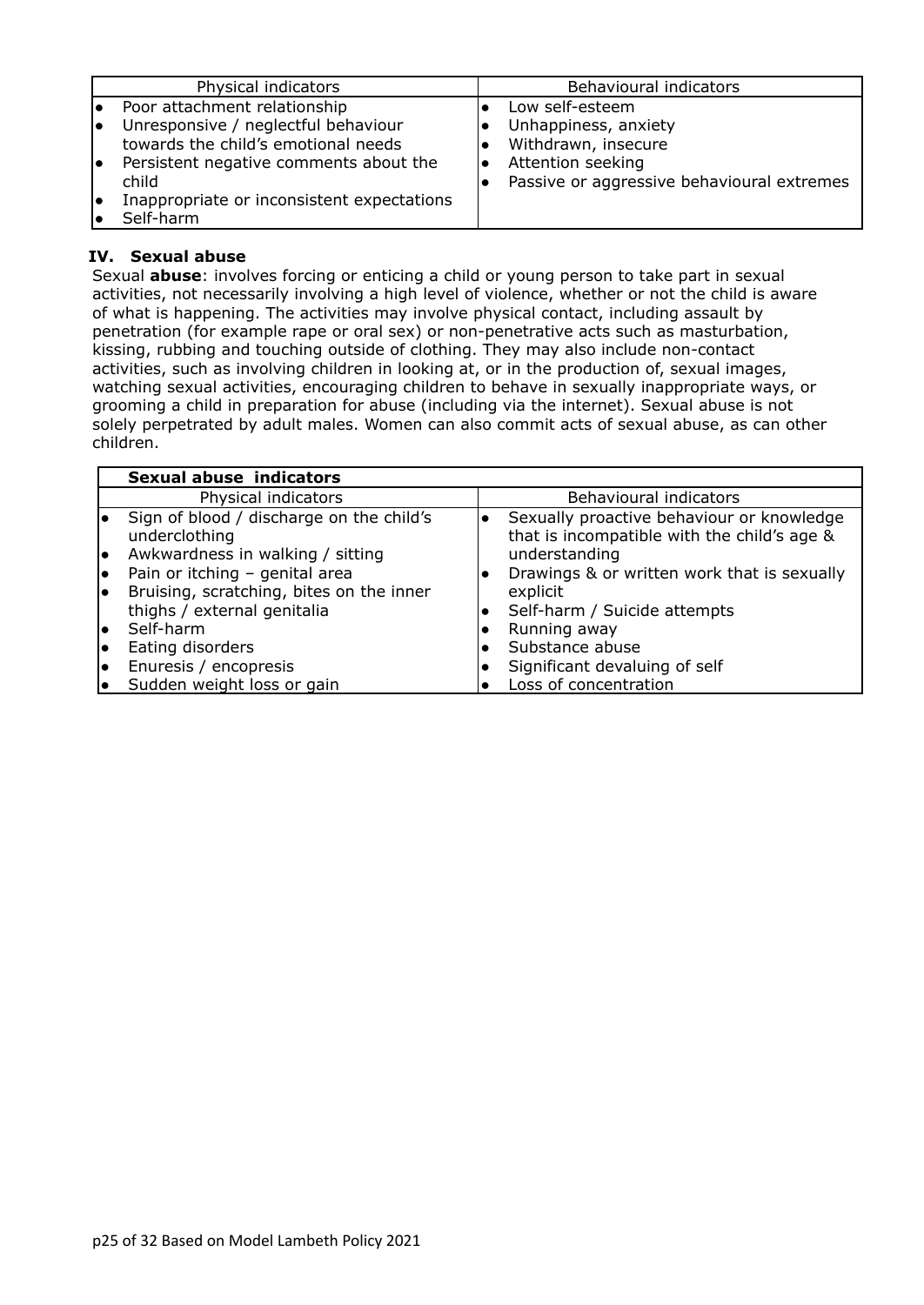# **Appendix D: Local Safeguarding Procedures**

# **Integrated Referral Hub**

# Before contacting the IRH, please answer the following questions and follow the advice provided:

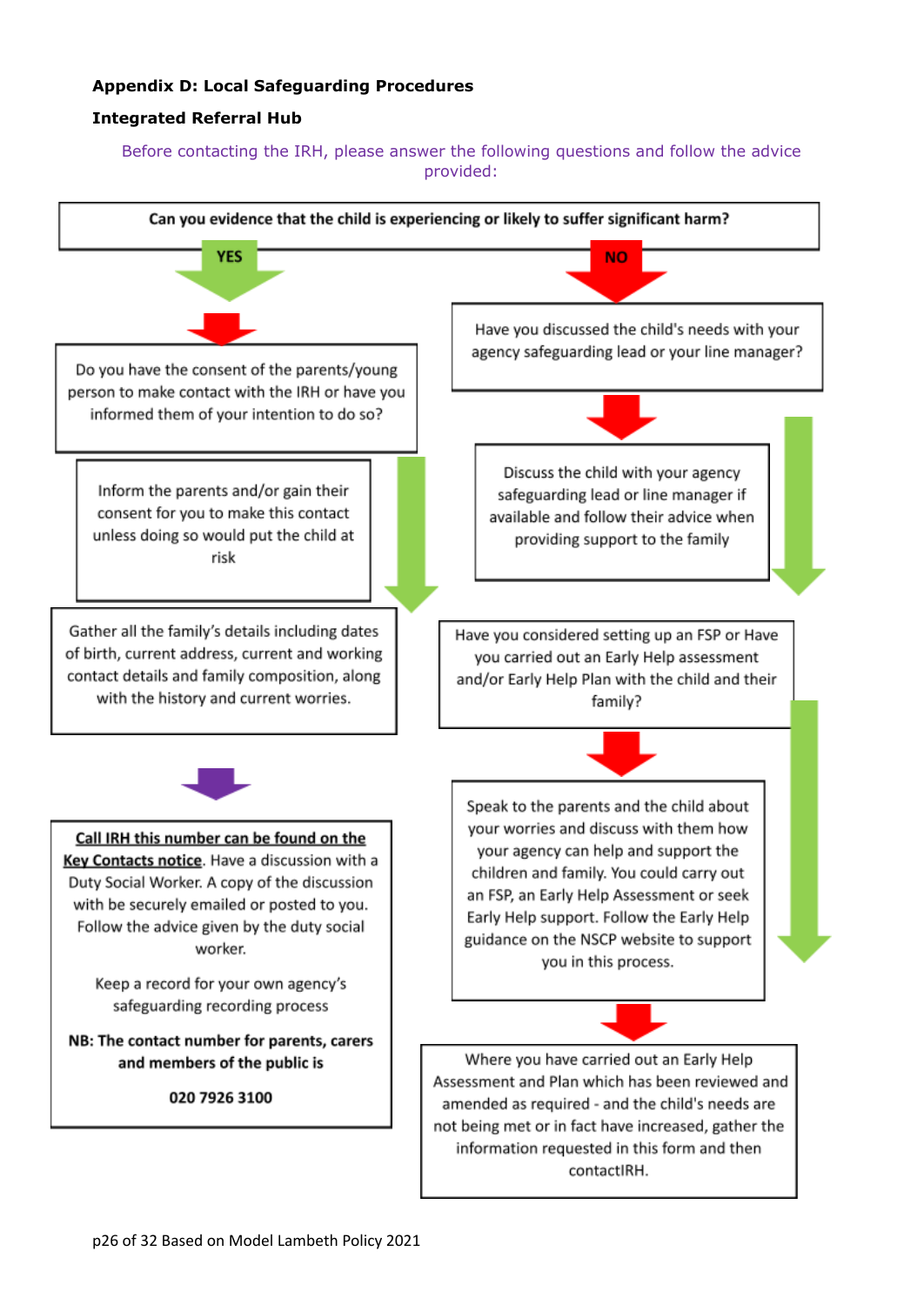**Advice for schools, colleges and alternative education providers where there are concerns about an adult who works within the setting.**

#### Links and [guidance](https://www.lambethsaferchildren.org.uk/lado-referrals)



#### **Appendix E: Covid 19**

This Appendix is based on the model provided by Lambeth Schools Safeguarding team and reflects the recent guidance issued by the DfE. It reflects the way schools and colleges are currently operating in response to coronavirus (COVID-19). Whilst recognising this is fundamentally different to normal operations there are important safeguarding principles that remain the same.

#### **Child protection policy**

This appendix reflects any changes to procedures in the Child Protection and Safeguarding Policy in response to COVID-19. It is recognised that this Appendix is kept under review as circumstances continue to evolve.

#### **Designated safeguarding leads (DSLs)**

Our new rotas include a trained DSL or deputy on site. In addition the DSL trained Executive Headteacher/Head of School/Federation Business Manager or Better Start Area Manager will be available by telephone for support if needed.

In addition, Sarwan Singh Jandu, the local authority's schools safeguarding manager will be acting as the on-call DSL for the duration of the crisis.

The DSL on-site and on-call will be made clear to all staff via the Covid 19 spreadsheet and displayed to staff in each setting.

It is acknowledged that DSL training is very unlikely to take place during this period For the period COVID-19 measures are in place, a DSL (or deputy) who has been trained will continue to be classed as a trained DSL (or deputy) even if they miss their refresher training.

#### **Vulnerable children**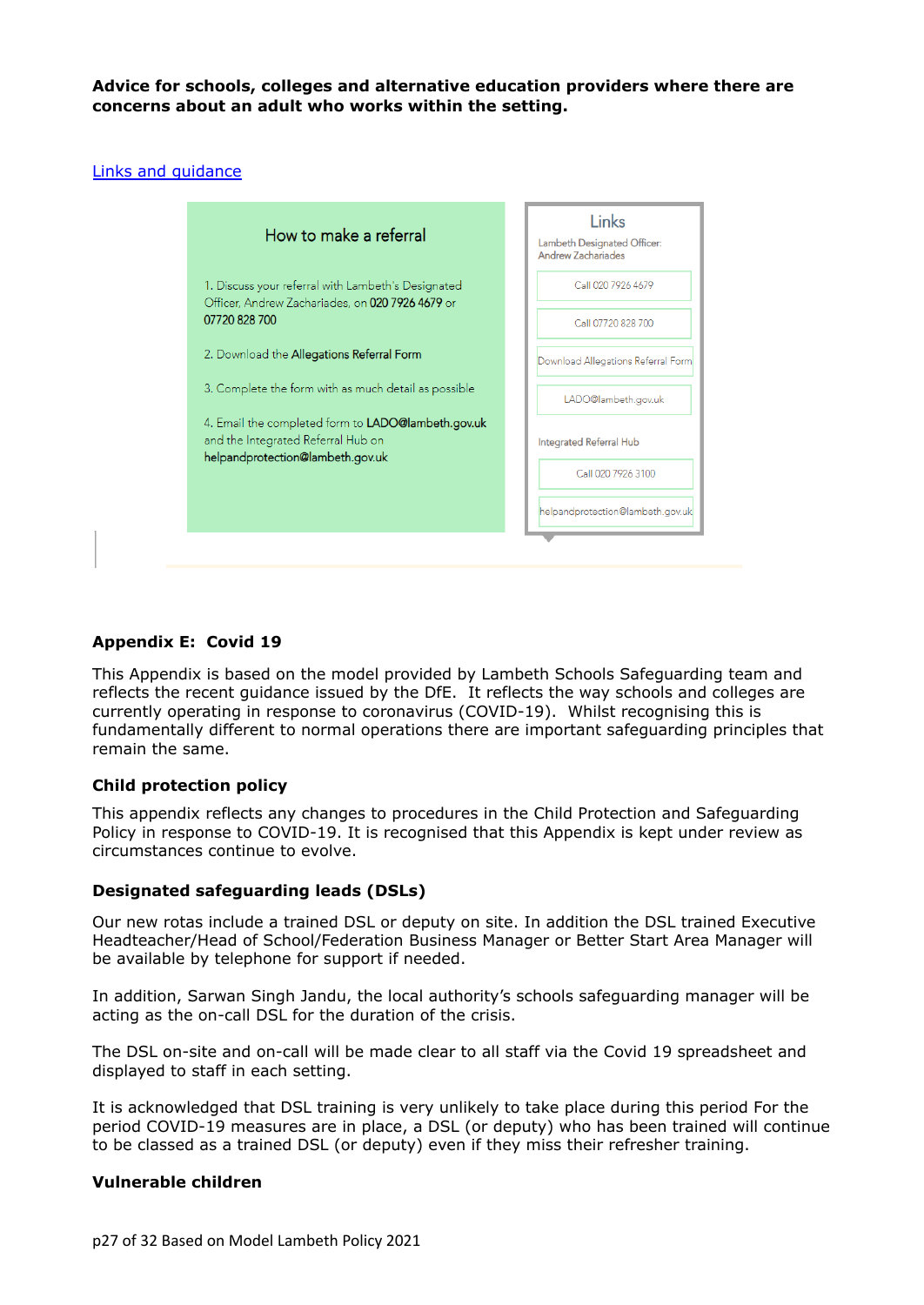Local authorities have the key day-to-day responsibility for delivery of children's social care. Social workers and Virtual School Headteachers will continue to work with vulnerable children in this difficult period and support these children to access this provision. There is an expectation that children with a social worker will attend provision, unless in consultation with the child's social worker and family it is agreed this is not in the best interests of the child. Heads of Schools have considered risks and made decisions about vulnerable children in liaison with parents/carers and other professionals involved with children regarding the safest place for children to be during this period which have been recorded. Ongoing notes will be kept of any contacts or issues regarding these families.

#### **Attendance**

Local authorities and schools do not need to complete their usual day-to-day attendance processes to follow up on non-attendance. Schools and social workers have agreed with families whether children in need should attend school, each school will then follow up on any child that they were expecting to attend, who does not. Individual arrangements for relevant children will be clearly detailed for all DSLs so that appropriate action is taken, given that some children are attending another setting.

To support the above, schools will ensure that parents and carers emergency contact numbers are correct and ask for any additional emergency contact numbers where they are available. In all circumstances where a vulnerable child does not take up their place at school, or discontinues, the school will notify their social worker.

The department has introduced a daily online [attendance](https://www.gov.uk/government/publications/coronavirus-covid-19-attendance-recording-for-educational-settings) form to keep a record of children of critical workers and vulnerable children who are attending school. This allows for a record of attendance for safeguarding purposes and allows schools to provide accurate, up-to-date data to the department on the number of children taking up places. This is being completed.

#### **Staff training and safeguarding induction**

Where new staff are recruited, or new volunteers enter the schools or children's centres, they will continue to be provided with a safeguarding induction. An up-to-date child protection policy with this Appendix will support this process as will part 1 of KCSIE.

The existing school staff may move between schools in the Federation on a temporary basis in response to COVID-19. The receiving school should judge, on a case-by-case basis, the level of safeguarding induction required. In most cases, the existing staff will already have received appropriate safeguarding training and the safeguarding policy is the same across all Federation schools. Any confirmation of local processes and confirmation of DSL arrangements will be shared.

# **Children moving schools and colleges**

For looked-after children, any change in school will be in consultation with:

Katie Tilley Early Years and Primary Consultant, Lambeth Virtual School Direct Line: 020 79261051 Mobile: 07785 694594 Email: [ktilley1@lambeth.gov.uk](mailto:ktilley1@lambeth.gov.uk)

The receiving school will have access to a vulnerable child's EHC plan, child in need plan, child protection plan or, for looked-after children, their personal education plan and know who the child's social worker (and, for looked-after children, who the responsible VSH is). This should ideally happen before a child arrives and, where that is not possible as soon as reasonably practicable.

#### **Safer recruitment/volunteers and movement of staff**

Where new staff or volunteers are recruited, the relevant safer recruitment processes will be followed, including, as appropriate, relevant sections in part 3 of KCSIE. In response to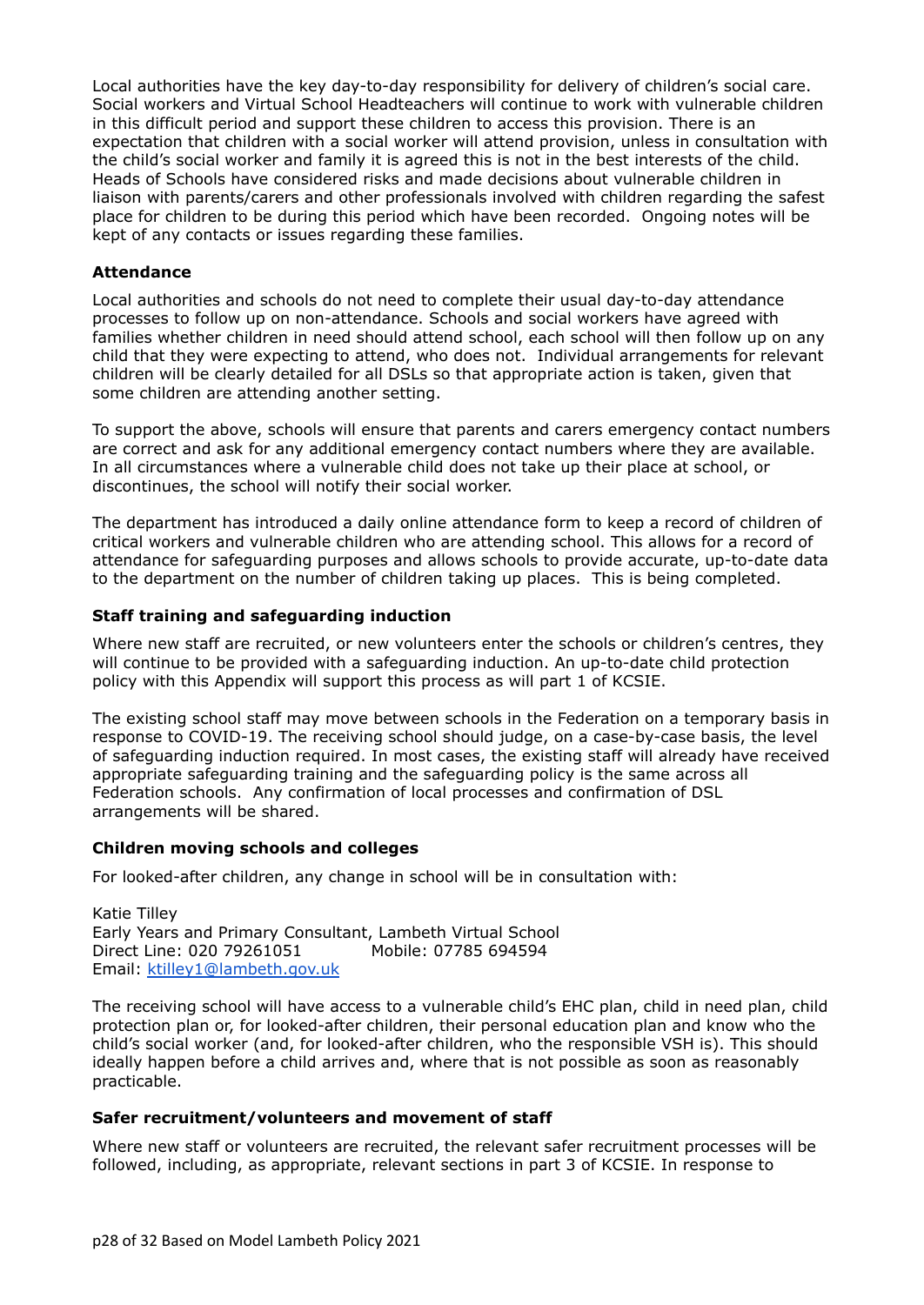COVID-19, the Disclosure and Barring Service (DBS) has made changes to its [guidance](https://www.gov.uk/government/news/covid-19-changes-to-standard-and-enhanced-id-checking-guidelines) on standard and [enhanced](https://www.gov.uk/government/news/covid-19-changes-to-standard-and-enhanced-id-checking-guidelines) DBS ID checking to minimise the need for face-to-face contact.

Where any volunteers are taken on, normal checking and risk assessment processes will be carried out as set out in paragraphs 167 to 172 of KCSIE. Under no circumstances should a volunteer who has not been checked be left unsupervised or allowed to work in regulated activity.

Regarding members of the school staff already engaging in regulated activity and who already have the appropriate DBS check, there is no expectation that a new DBS check is required if that member of staff temporarily moves to another school to support the care of children.

We will continue to follow our legal duty to refer to the DBS anyone who has harmed or poses a risk of harm to a child or vulnerable adult. Full details can be found at paragraph 163 of KCSIE.

We will continue to consider and make referrals to the Teaching Regulation Agency (TRA) as per paragraph 166 of KCSIE and the TRAs Teacher [misconduct](https://www.gov.uk/guidance/teacher-misconduct-referring-a-case) advice for making a referral.

During the COVID-19 period all referrals should be made by emailing [Misconduct.Teacher@education.gov.uk](mailto:Misconduct.Teacher@education.gov.uk).

It is essential from a safeguarding perspective that our schools are aware, on any given day, which staff/volunteers will be in the school, and that appropriate checks have been carried out, especially for anyone engaging in regulated activity. Staff from other settings will be checked to confirm their SCR entry is complete. Jackie Edwards is the contact for information regarding Holmewood, Maytree and Triangle staff, Sarita Herm for Effra and Sarah Ros for Ethelred.

The single central record (SCR) will be kept up-to-date as outlined in paragraphs 148 to 156 in KCSIE.

#### **Mental health**

Mental health problems can, in some cases, be an indicator that a child has suffered or is at risk of suffering abuse, neglect or exploitation. The school will require all staff to receive training that is being rolled out by the government to develop a whole school approach to mental health.

The school has clear systems and processes in place for identifying possible mental health problems, including routes to escalate and clear referral and accountability systems.

Negative experiences and distressing life events, such as the current circumstances, can affect the mental health of children and their parents. Teachers should be aware of this in setting expectations of children's work where they are at home. Where they are providing for children of critical workers and vulnerable children on site, schools and colleges should ensure appropriate support is in place for them.

If a member of staff has a mental health concern about a pupil, he/she will speak to the designated safeguarding lead or a deputy.

#### **Children and online safety away from school and college**

The department is providing separate guidance on providing education remotely. It will set out 4 key areas that leaders should consider as part of any remote learning strategy. This includes the use of technology. Recently published [guidance](https://swgfl.org.uk/resources/safe-remote-learning/) from the UK Safer Internet Centre on safe remote [learning](https://swgfl.org.uk/resources/safe-remote-learning/) and from the London Grid for [Learning](https://static.lgfl.net/LgflNet/downloads/digisafe/Safe-Lessons-by-Video-and-Livestream.pdf) on the use of videos and [livestreaming](https://static.lgfl.net/LgflNet/downloads/digisafe/Safe-Lessons-by-Video-and-Livestream.pdf) could help plan online lessons and/or activities and plan them safely.

The starting point for online teaching will reflect the same principles as set out in the school's or staff Code of conduct and Acceptable use of digital technology policy which includes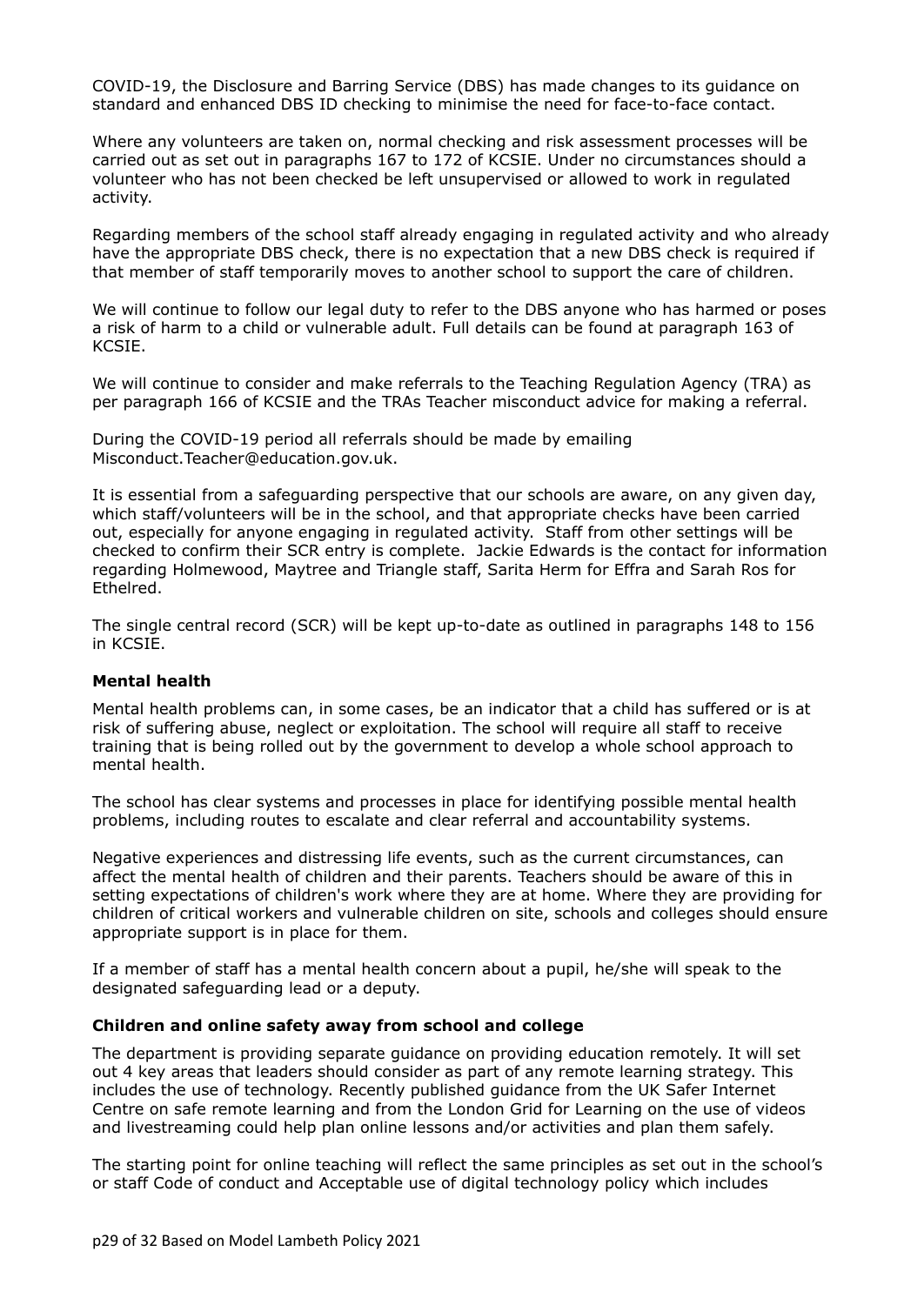information about staff/child/parent/carer relationships and communication including the use of social media.

We will ensure that any use of online learning tools and systems are in line with privacy and data protection/GDPR requirements.

Where appropriate the schools will signpost children/parents/carers to appropriate practical support from the UK Safer [Internet](https://reportharmfulcontent.com/) Centre - to report and remove harmful online content.

We will be in regular contact with parents and carers. Those communications should be used to reinforce the importance of children being safe online. It will be especially important for parents and carers to be aware of what their children are being asked to do online, including the sites they will be asked to access and be clear who from the school (if anyone) their child is going to be interacting with online.

Please refer to the [Safeguarding](https://docs.google.com/document/d/10Uvzb5swxysYPA4KOqs3ihNLO71Prul8U9EBAEwGk1U/edit) Key Contacts List displayed on Yellow Paper.

# **Appendix F: LA Introduction to this policy and table of changes to the statutory guidance**

The model policy was revised in July 2021 to reflect the changes in national guidance as a consequence of the publication of revisions to 'Keeping Children Safe in Education' on 6 July 2021. This guidance will become statutory on 1 September 2021 and all schools and colleges must have regard to it when carrying out their duties to safeguard and promote the welfare of children. Until 1 September 2021, schools and colleges must continue to use the current statutory guidance dated September 2020.

In accordance with the guidance, governing bodies and proprietors of independent schools and colleges should ensure that all staff and volunteers are aware of the new policy and are kept up to date as it is revised. The revised policy should continue to be made available publicly.

The following model policy is designed to provide a framework for your school's policy. It should be adapted to make it relevant to your setting and any particular local safeguarding issues you may be dealing with. School-specific information should be added e.g. information about the curriculum (including information about Relationships Education, Relationships and Sex Education and Health Education) and the school's monitoring and evaluation procedures.

We have retained Appendix 5 - Arrangements for Safeguarding and Child Protection during COVID-19, in the model policy at present in case of future school closures. Schools can delete or add this appendix to their policy accordingly.

Marian Bentil

Senior Safeguarding Manager – Education Learning and Skills

September 2021

| <b>Section</b> | <b>Changes</b>                                                                                                                                                    |
|----------------|-------------------------------------------------------------------------------------------------------------------------------------------------------------------|
| Throughout     | All references to 'Keeping Children Safe in Education' (2020) have<br>been removed and replaced with reference to 'Keeping Children Safe<br>in Education' (2021). |
| 2.3            | Amendment to reinforce the fact that child protection should be at the<br>forefront of practice.                                                                  |

# **Table of changes to the statutory guidance.**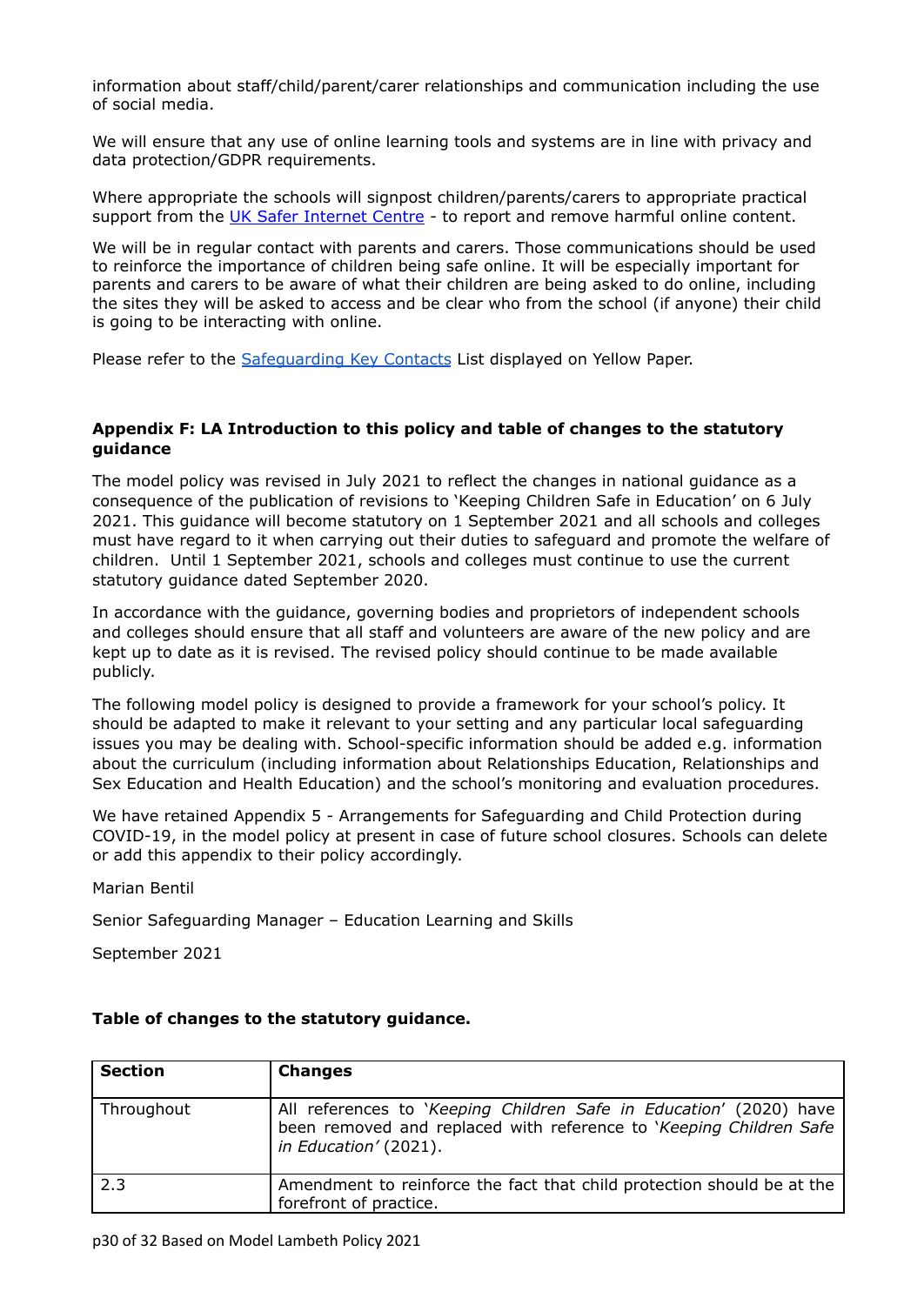| 2.4           | Added to incorporate the importance of wishes and feelings and<br>hearing the child's voice.                                                                            |
|---------------|-------------------------------------------------------------------------------------------------------------------------------------------------------------------------|
|               |                                                                                                                                                                         |
| 2.6           | Subsequent numbering altered.<br>Paragraph amended and information strengthened in terms of the                                                                         |
|               | curriculum for Relationships Education, Relationships and Sex                                                                                                           |
|               | Education and Health Education.                                                                                                                                         |
| 2.8           | Additional concerns included regarding the early help offered when                                                                                                      |
|               | additional needs of children are identified.                                                                                                                            |
| Section 3     | Named mental health lead added to the table on roles and                                                                                                                |
|               | responsibilities.                                                                                                                                                       |
| 3.6           | Amended the Annex of KCSIE 2021 from B to C.                                                                                                                            |
| 3.13 and 3.14 | Add details of DSLs working with school staff to promote the<br>educational outcomes for children who have or have had a social<br>worker reach their potential.        |
|               |                                                                                                                                                                         |
|               | Subsequent numbering altered.                                                                                                                                           |
| 4.1           | Wording amended to include electronic reporting systems.                                                                                                                |
| 4.2           | Information added regarding victims being reassured, taken seriously<br>and kept safe.                                                                                  |
| 6.5           | Added in information regarding the fact that children may not realise<br>they are being exploited.                                                                      |
| 6.7           | More details added in terms of CCE and that fact that children may not                                                                                                  |
|               | understand they are being criminally exploited.                                                                                                                         |
|               | Subsequent numbering altered.                                                                                                                                           |
| 6.15          | Information added to include the fact that abuse can take place in                                                                                                      |
|               | intimate relationships between peers and details about consensual and                                                                                                   |
|               | non-consensual sharing of nudes and semi nudes images and or                                                                                                            |
| 6.16          | videos.<br>Amended to include the fact that even if no reports of sexual violence                                                                                       |
|               | and sexual harassment are being made it does not mean it is not<br>happening.                                                                                           |
|               | Reinforcing the importance of not accepting peer on peer abuse is<br>`normal.'                                                                                          |
| 6.17          | Amendment made to reinforce the fact that victims will be taken<br>seriously and kept safe.                                                                             |
| 6.20          | Information on Modern Slavery added.                                                                                                                                    |
| 6.25          | Wording amended to reflect that fact that the setting should have a<br>named Mental Health Lead.                                                                        |
| $6.27 - 6.30$ | Information added related to Online Safety.                                                                                                                             |
| $6.31 - 6.32$ | Information added on Cybercrime.                                                                                                                                        |
| $6.33 - 6.35$ |                                                                                                                                                                         |
|               | Information added about the additional safeguarding challenges<br>related to children with SEND and the vulnerabilities of children who<br>attend Alternative Provision |
| 7.1           | Information amended to include electronic recording systems.                                                                                                            |
| 7.3           | Information added to demonstrate how concerns should be logged.                                                                                                         |
| 7.4           | Details added in light of timescales for transferring information                                                                                                       |
|               | Subsequent numbering altered.                                                                                                                                           |
| 7.6           | Information added about the importance of sharing information with                                                                                                      |
|               | the receiving setting in advance of the pupil transferring.                                                                                                             |
| 10.2          | Information amended to reflect unsuitable people being appointed or                                                                                                     |
|               | securing volunteering opportunities.                                                                                                                                    |